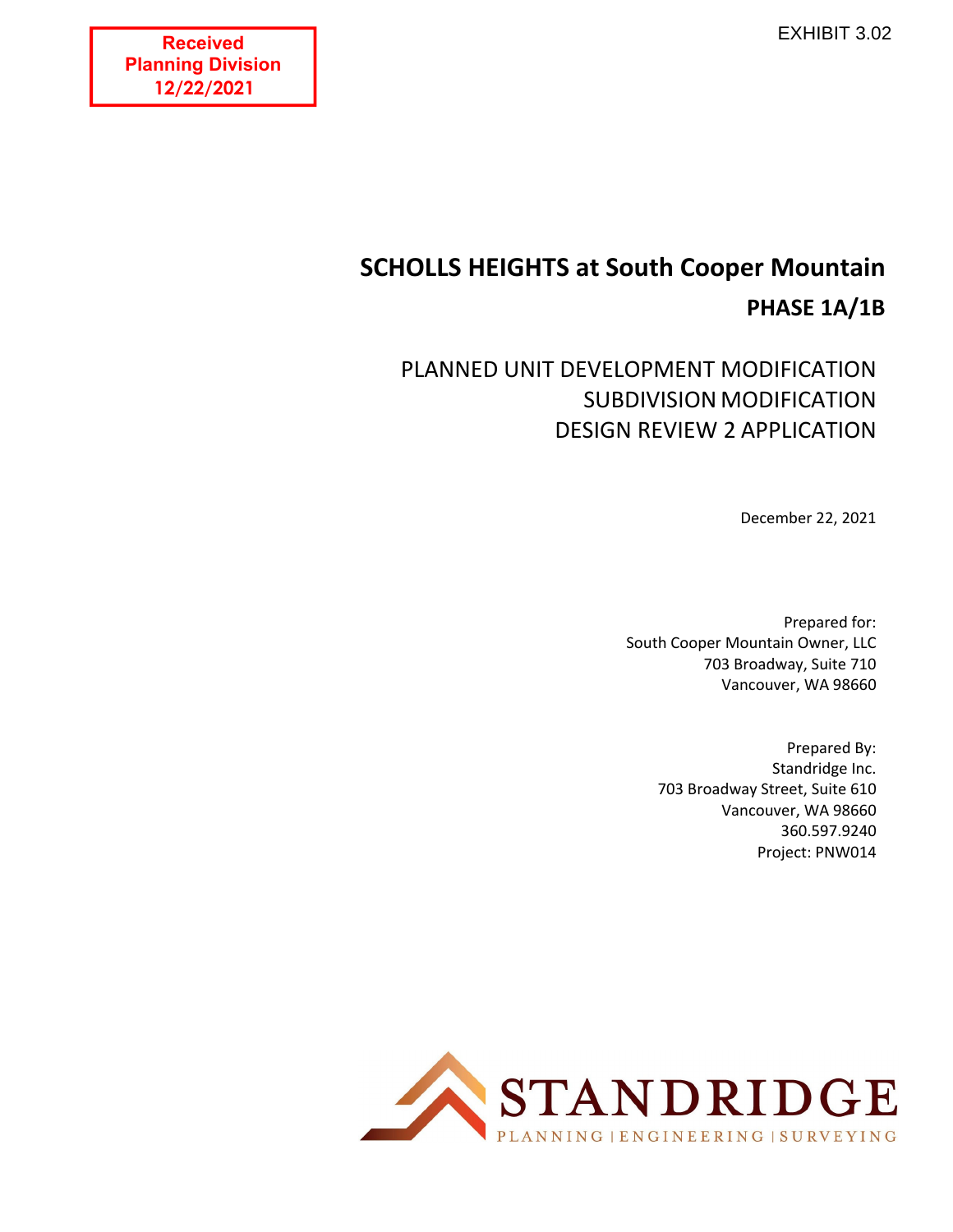## **TABLE OF CONTENTS**

| $\mathbf{v}$ $\mathbf{v}$ $\mathbf{v}$ $\mathbf{v}$ $\mathbf{v}$ $\mathbf{v}$ $\mathbf{v}$ $\mathbf{v}$ $\mathbf{v}$ $\mathbf{v}$ $\mathbf{v}$ $\mathbf{v}$ $\mathbf{v}$ $\mathbf{v}$ $\mathbf{v}$ $\mathbf{v}$ $\mathbf{v}$ $\mathbf{v}$ $\mathbf{v}$ $\mathbf{v}$ $\mathbf{v}$ $\mathbf{v}$ $\mathbf{v}$ $\mathbf{v}$ $\mathbf{$ |  |
|------------------------------------------------------------------------------------------------------------------------------------------------------------------------------------------------------------------------------------------------------------------------------------------------------------------------------------|--|

## **V. APPENDIX**

- 1. Application Form
- 2. Pre‐Application Conference Report
- 3. Narrative
- 4. Plans
- 5. Materials
- 6. Stormwater Memorandum
- 7. Service Provider Letters

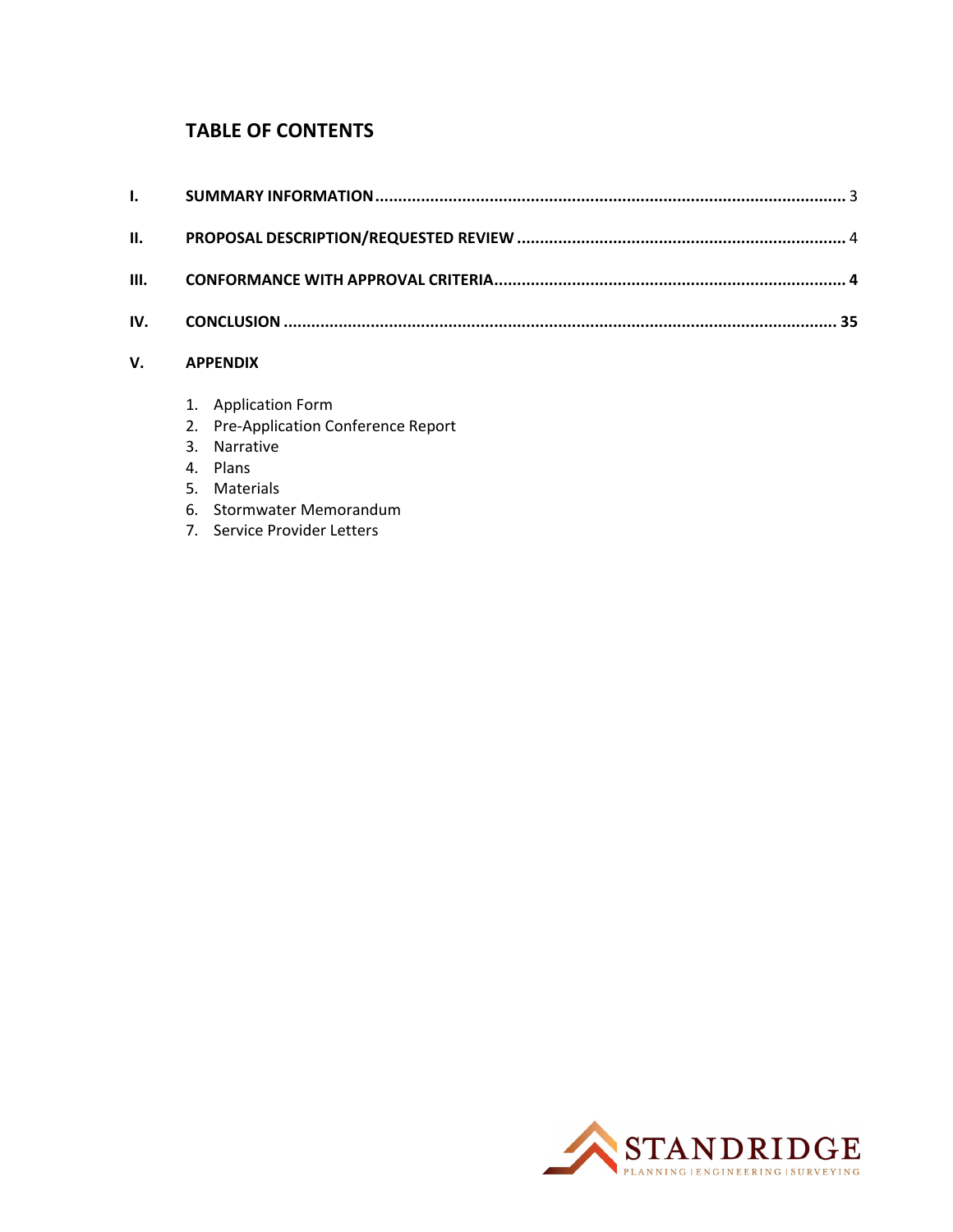#### **I. DEVELOPMENT SUMMARY INFORMATION**

| Applicant/Owner:                                      | South Cooper Mountain Owner LLC<br>c/o Taylor Morrison<br>703 Broadway St, Ste 710<br>Vancouver, WA 98660 |
|-------------------------------------------------------|-----------------------------------------------------------------------------------------------------------|
| Applicant's Representative:<br>Planner/Civil Engineer | Standridge Inc.<br>703 Broadway St., Ste 610<br>Vancouver, WA 98660<br>(360) 597-9240                     |
| Request:                                              | Planned Unit Development Modification<br><b>Subdivision Modification</b><br>Design Review 2               |
| Location:                                             | Scholls Heights Phase 1A/1B PUD                                                                           |
| Tax Lots:                                             | 2S2010003900; 2S2010004000; 2S2010004100; 2S2010004300;<br>2S2010004400                                   |
| Plat:                                                 | Scholls Heights at South Cooper Mountain<br>Lots 8, 9, 10, 12, 13                                         |
| <b>Zoning Designation:</b>                            | R2, R4 & R5                                                                                               |

**OWNERS OF OTHER LOTS FROM THE ORIGINAL SCHOLL'S HEIGHTS PUD APPROVAL:** Tax Lots: 2S2010003200; 2S2010003300; 2S2010003301 Plat: Scholls Heights at South Cooper Mountain Lots 1, 2 (12150 SW Kobbe Drive) Property Owner: John A. Bierly

Tax Lots: 2S2010003400; 2S20100034500; 2S2010004600 Plat: Scholls Heights at South Cooper Mountain Lot 3 Partition Plat 2020‐012. Scholls Heights at South Cooper Mountain Lot 4, Parcels 1 and 2 Property Owners: Hubert F. Bierly, Trustee; Jeanette H. Bierly, Trustee

Tax Lots: 2S2010003700; 2S2010003800; 2S2010004200; 2S2010004201; 2S2010004700; 2S2010004800 Plat: Scholls Heights at South Cooper Mountain Lots 6, 7, 11 Partition Plat 2020‐013. Scholls Heights at South Cooper Mountain Lot 5, Parcels 1 and 2 (18865 SW Scholls Ferry Road, Beaverton, OR 97007) Property Owners:

Carol A. Baumgartel; John A. Bierly; Lewis E. Bierly; Philip S. Bierly; Christine H. Cullen; Susan E. Thompson

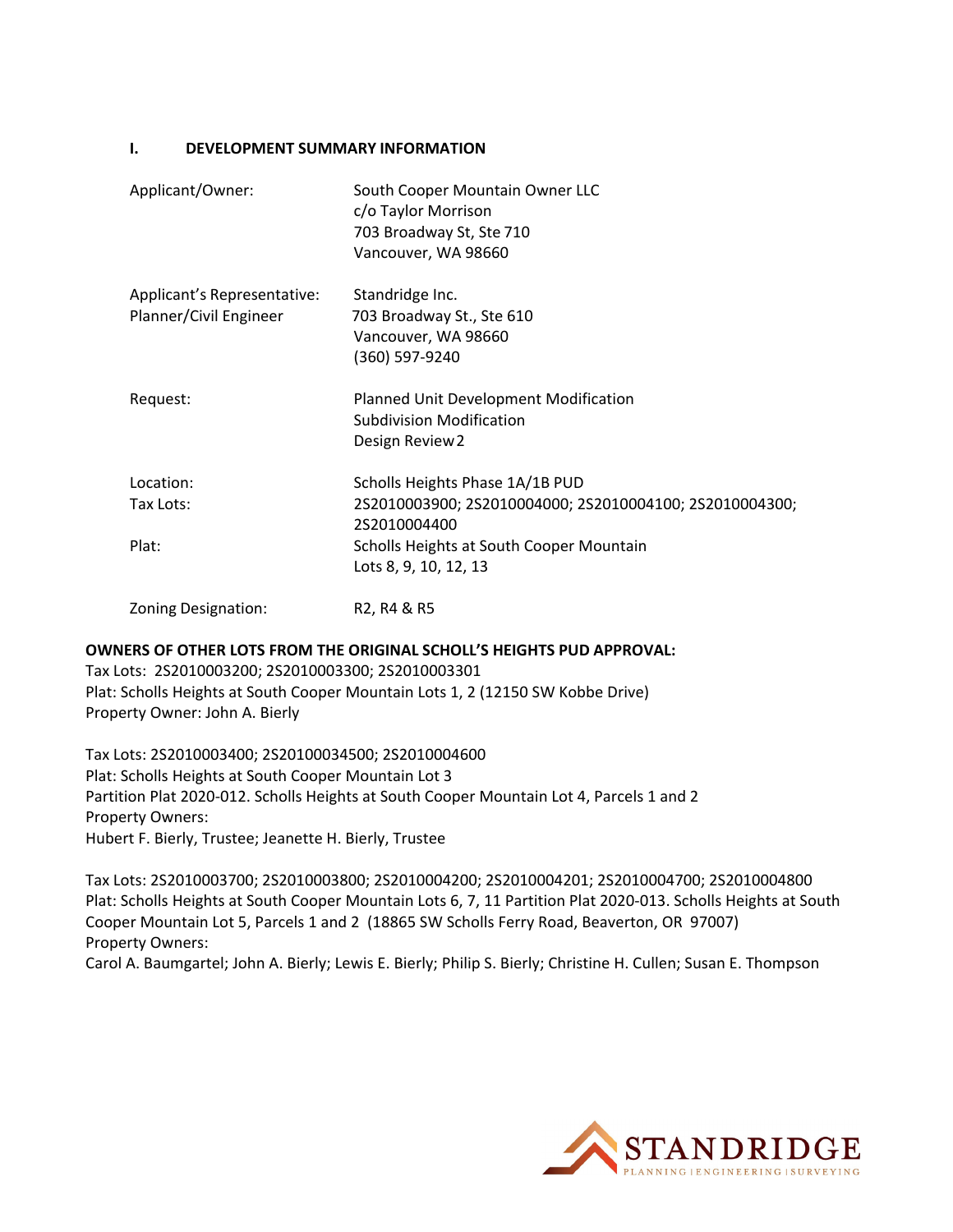#### **II. PROPOSAL DESCRIPTION/REQUESTED REVIEW**

This request is for a modification to the Decision for Planned Unit Development approval Order 2569; CU2017‐0010 (PUD) and a modification to the Decision for Preliminary Subdivision approval Order 2571; LD2017‐0009, affecting Scholls Heights at South Cooper Mountain Phases 1A and 1B only, as follows:

- 1. Replace 53 single family attached units with 35 single family attached and 10 single family detached units and convert Tract W10 into a single family lot. Modifications result in the reduction of 8 units.
- 2. Modifications to the setback requirements on 3 of single family detached homes and 6 of the single family attached homes.
- 3. A new phase line is requested in Phase 1A between Tracts J and K, and Tracts Z and M to split Phase 1A into Phase 1A1 and Phase 1A2.
- 4. A new phase line is requested along the southerly right-of-way line of Road 6A (Barrows Road) to split Phase 1B into Phase 1B1 and 1B2.

The Scholls Heights PUD site is within the South Cooper Mountain planning area to the northeast of the intersection of SW Tile Flat Road and SW Scholls Ferry Road. The subject site is currently located within the Beaverton city limits and is in residential and agricultural use. The original PUD and land division approval was for the project to be developed in seven phases.

This application requests modifications to the East and West phases, splitting the East phase (1A) into 1A1 and 1A2 phases and the West phase (1B) into 1B1 and 1B2 phases. Density, lot distribution and acreage would be as follows:

| <b>Phase</b>    | <b>Single Family</b><br><b>Detached</b> | <b>Duplex Units</b><br>(Proposed) | <b>Triplex</b><br><b>Units</b> | <b>New</b><br><b>Total</b> | <b>Total</b><br>Approved |
|-----------------|-----------------------------------------|-----------------------------------|--------------------------------|----------------------------|--------------------------|
|                 | (Proposed)                              |                                   | (Proposed)                     |                            | <b>PUD</b>               |
| 1A1             | 141                                     |                                   | 0                              | 141                        | 141                      |
| 1A2             | 31                                      | 4                                 | 12                             | 47                         | 55                       |
| 1B1             | 51                                      | 12                                | 0                              | 63                         | 62                       |
| 1B <sub>2</sub> | 60                                      | 4                                 | 3                              | 67                         | 68                       |
| <b>Totals</b>   | 283                                     | 20                                | 15                             | 318                        | 326                      |

Table 1. Scholl's Heights Phase 1A and 1B Unit Summary

Table 2 below, summarizes the acreage of each phase and the new open space requirements.

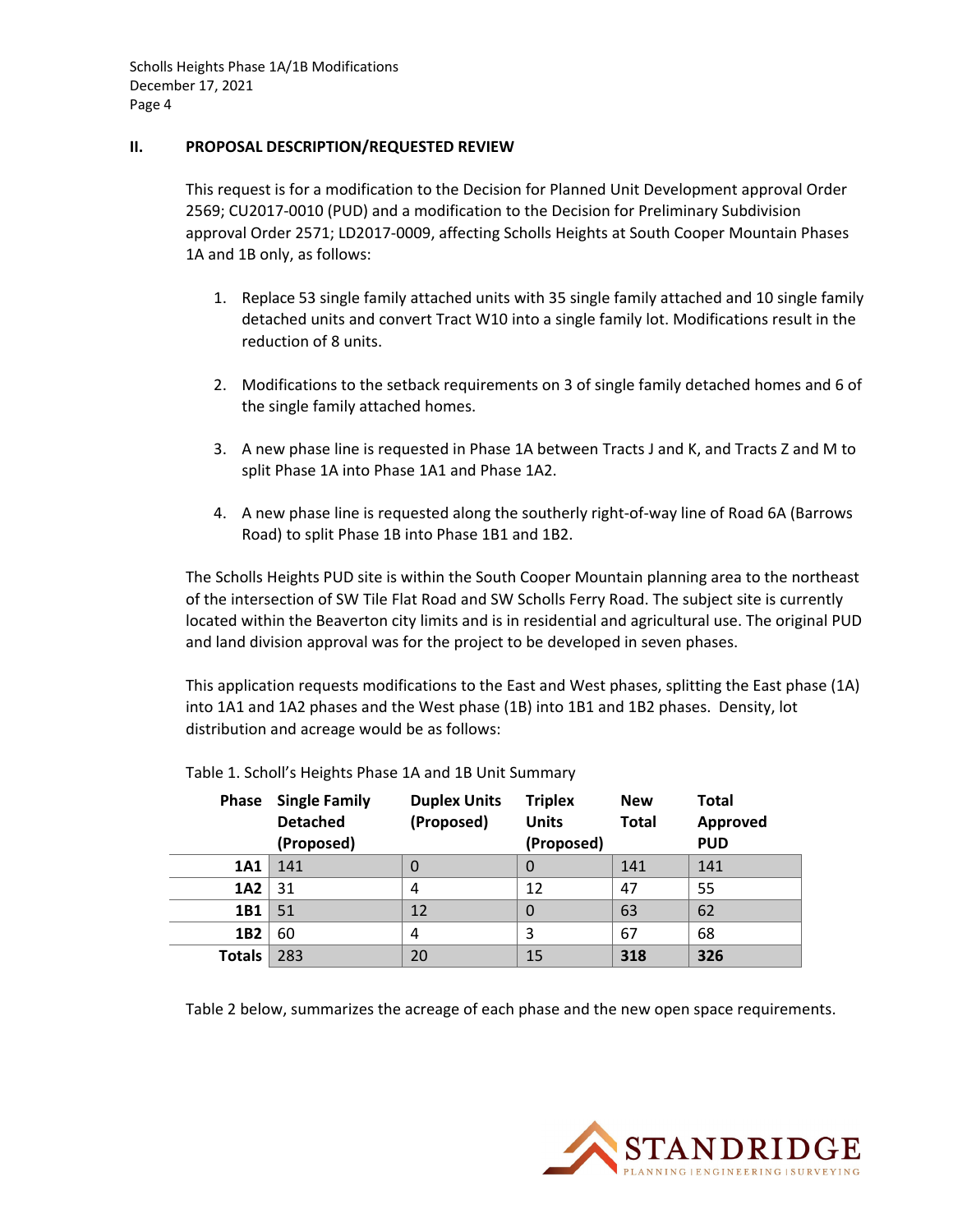| <b>Phase</b>    | Acreage | <b>Open Space</b><br><b>Required</b> | <b>Open Space</b><br>Provided | <b>Active Open</b><br><b>Space Required</b> | <b>Active Open</b><br><b>Space Provided</b> |
|-----------------|---------|--------------------------------------|-------------------------------|---------------------------------------------|---------------------------------------------|
| 1A1             | 23.49   | 2.24                                 | 2.85                          | 0.56                                        | 0.74                                        |
| 1A2             | 8.81    | 0.75                                 | 5.13                          | 0.19                                        | 0.59                                        |
| 1B1             | 9.76    | 1.00                                 | 0.56                          | 0.25                                        | 0.15                                        |
| 1B <sub>2</sub> | 13.10   | 1.06                                 | 3.21                          | 0.27                                        | 0.18                                        |
| <b>Totals</b>   | 55.16   | 5.05                                 | 11.75                         | 1.27                                        | 1.66                                        |

Table 2. Scholl's Heights Phase 1A and 1B Acreage and Open Space Summary

The modification of the single family attached to duplex and triplex results in a net reduction of 8 units. The proposed phasing for 1B (the West phase) was originally required to provide 0.57 acres of active open space, and 2.28 acres of total open space. The bisection of 1B into two phases will unevenly distributes the opens space and both phases will not meet the minimum active open space requirement. However the excess active open space that will be constructed in the 1A phases will more than satisfy the requirement.

The proposed phasing revision does not affect the approved PUD's compliance with the policies of the Comprehensive Plan and the South Cooper Mountain Community Plan. No revisions to zoning boundaries, transportation or utility infrastructure, natural resource protection and mitigation, or site design are proposed.

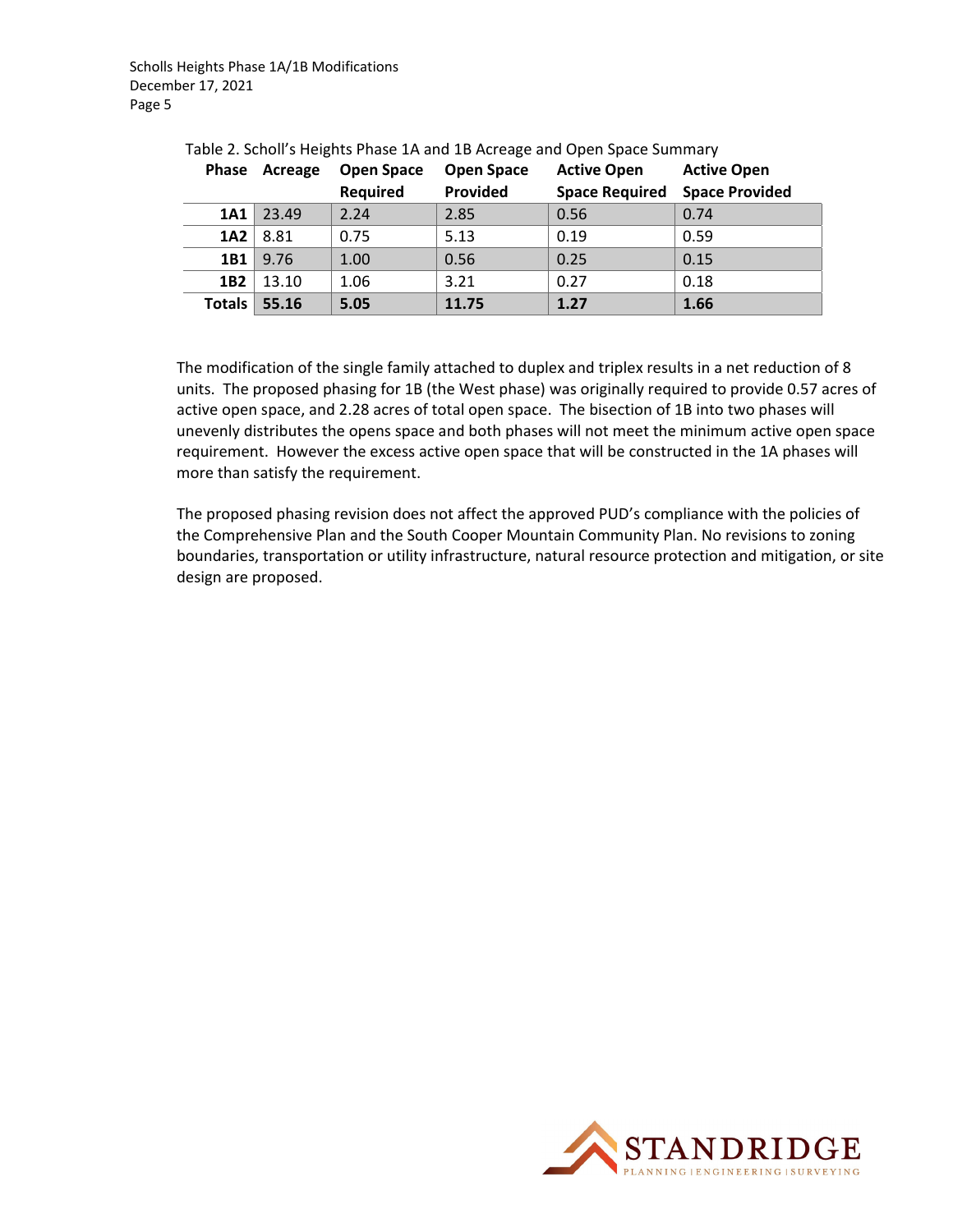#### **III. CONFORMANCE WITH APPROVAL CRITERIA**

#### **COMPLIANCE WITH BEAVERTON CODE Chapter 20 (LAND USES)**

#### *The following development standards apply to the subject development:* **20.05.15 Residential Site Development Standards**

| <b>Superscript Refers to Footnotes</b>          | R <sub>2</sub>        | R4                    | R <sub>5</sub> |
|-------------------------------------------------|-----------------------|-----------------------|----------------|
| A. Minimum Land Area <sup>1</sup> (square feet) | 2,000                 | 4,000                 | 5,000          |
| C. Lot Dimensions16                             |                       |                       |                |
| 1. Minimum Width                                |                       |                       |                |
| a. Interior                                     | 14                    | $24/40^2$             | 0              |
| b. Corner                                       | None                  | 80                    | 0              |
| F. Minimum Yard Setbacks <sup>4 16</sup>        |                       |                       |                |
| 1. Front                                        | 10                    | 10                    | 15             |
| 2. Side                                         | 0 or 5 or<br>$10^{5}$ | 0 or 5<br>10 or $5^6$ | 5              |
| 3. Rear                                         | 15                    | 15                    | 20             |
| 4. Garage <sup>7</sup>                          | 5 or $18.5^8$         | 20                    | 20             |
|                                                 |                       |                       |                |
| 5. Garage Door to Rear <sup>9</sup>             | 24                    | 24                    | 24             |
| 6. Minimum Between Buildings10                  | 6                     | 6                     | 6              |
| G. Reduced Yard Setbacks <sup>11</sup> 16       |                       |                       |                |
| 1. Front                                        | N/A <sup>17</sup>     | 10                    | 10             |
| 2. Rear                                         | N/A <sup>17</sup>     | 5                     | 5              |
| 3. Side                                         | $5^{12}$              | 5                     | 5              |
| 4. Garage                                       | N/A <sup>17</sup>     | 20                    | 20             |
| H. Building Height                              |                       |                       |                |
| 1. Maximum                                      | 40                    | 35                    | 35             |

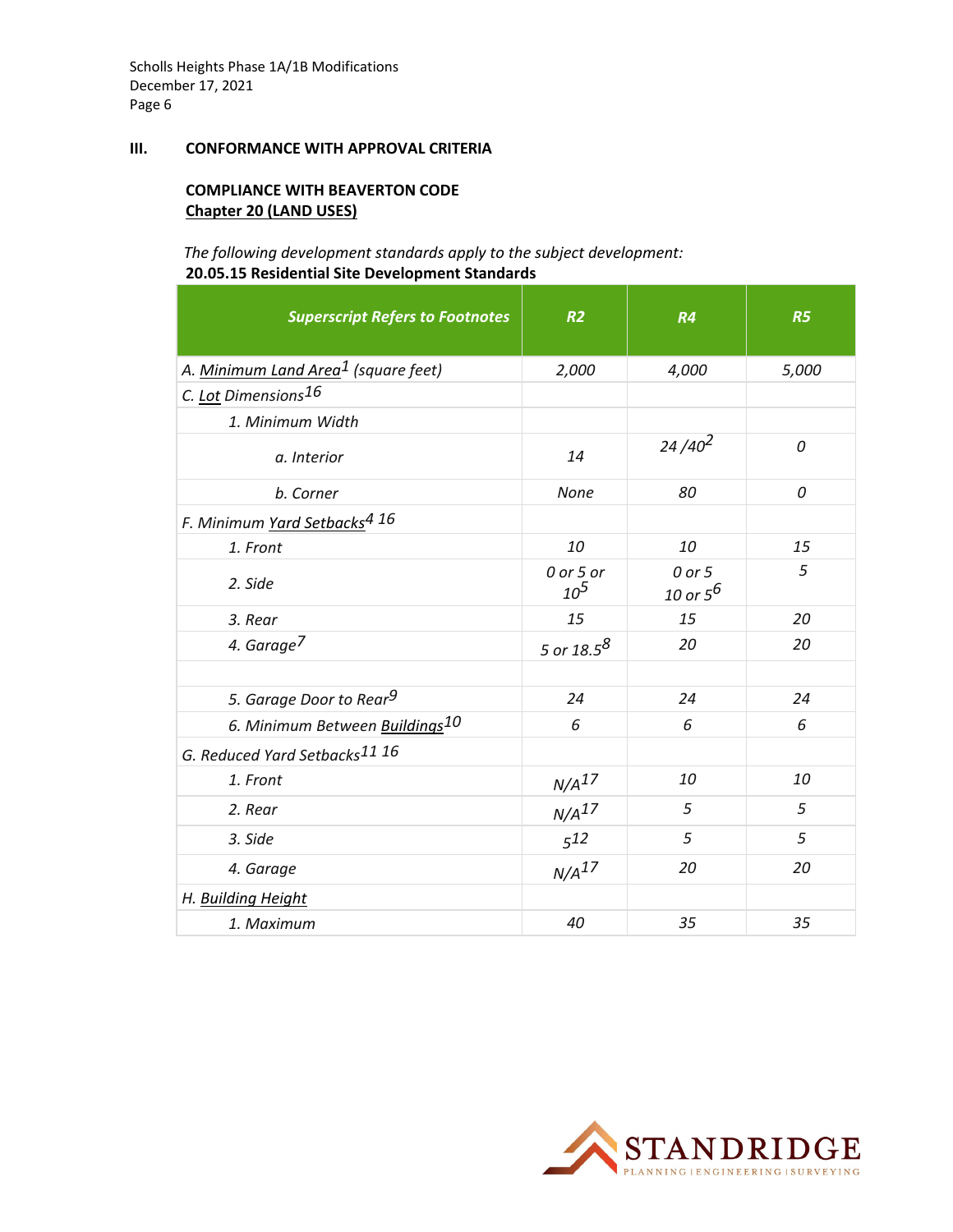**RESPONSE:** Applicable development standards are met or requested to be modified through the Planned Unit Development process.

Setback reduction requests are discussed in the Planned Unit Development section of this narrative, summarized here:

- 1. For lots 40‐41 of the approved PUD, a reduction from 20' to 15' for decks 30 inches above ground
- 2. For lots 155 and 283, a reduced street side yard setback to 8‐foot.
- 3. For lots 218 and 220, a reduced street side yard setback to 6‐foot.
- 4. Reduction to a 5‐foot sideyard setback on lot 221.
- 5. For lot 7, a rear yard setback reduced to 5‐feet to allow deck footings and areduced front yard setback to 10‐feet to allow porch footings

No adjustment to the 30‐foot height limit requirement is requested.

The proposed phasing will bisect Phase 1A (originally called the East phase) into two phases (1A1 and 1A2) and bisect Phase 1B (originally called the West phase) into two phases (1B1 and 1B2).

#### **20.25.05 Density Calculations**

**RESPONSE:** The original approval and subsequent modifications for Scholls Heights PUD determined that the minimum density for the overall development is 826 units, and the maximum is 2,107 units. The original approval was for a maximum of 892 units, within the R‐1, R‐2, R‐4, R‐5, and R‐7 zones on the site, meeting the minimum and maximum densities. This new proposal for modifications results in a reduction to 8 units from the original approved 892, which is still within the overall minimum and maximum densities for the affected R‐2, R‐4 and R‐5 zones on the site.

#### **Chapter 40 (PERMITS & APPLICATIONS)**

#### *40.03 Facilities Review Committee*

- *1. All Conditional Use, Design Review Two, Design Review Three, Downtown Design Review Two, Downtown Design Review Three and applicable Land Division applications:*
	- *A. All critical facilities and services related to the proposed development have, or can be improved to have, adequate capacity to serve the proposed development at the time of its completion.*

**RESPONSE:** The critical facilities originally approved are not proposed to be modified. The addition of the phases within 1A (East) and 1B (West) will not impact the proposed utility locations (horizontal or vertical) and sizes. The addition of phases will require the previous phase to be constructed in order to connect to utility services as follows:

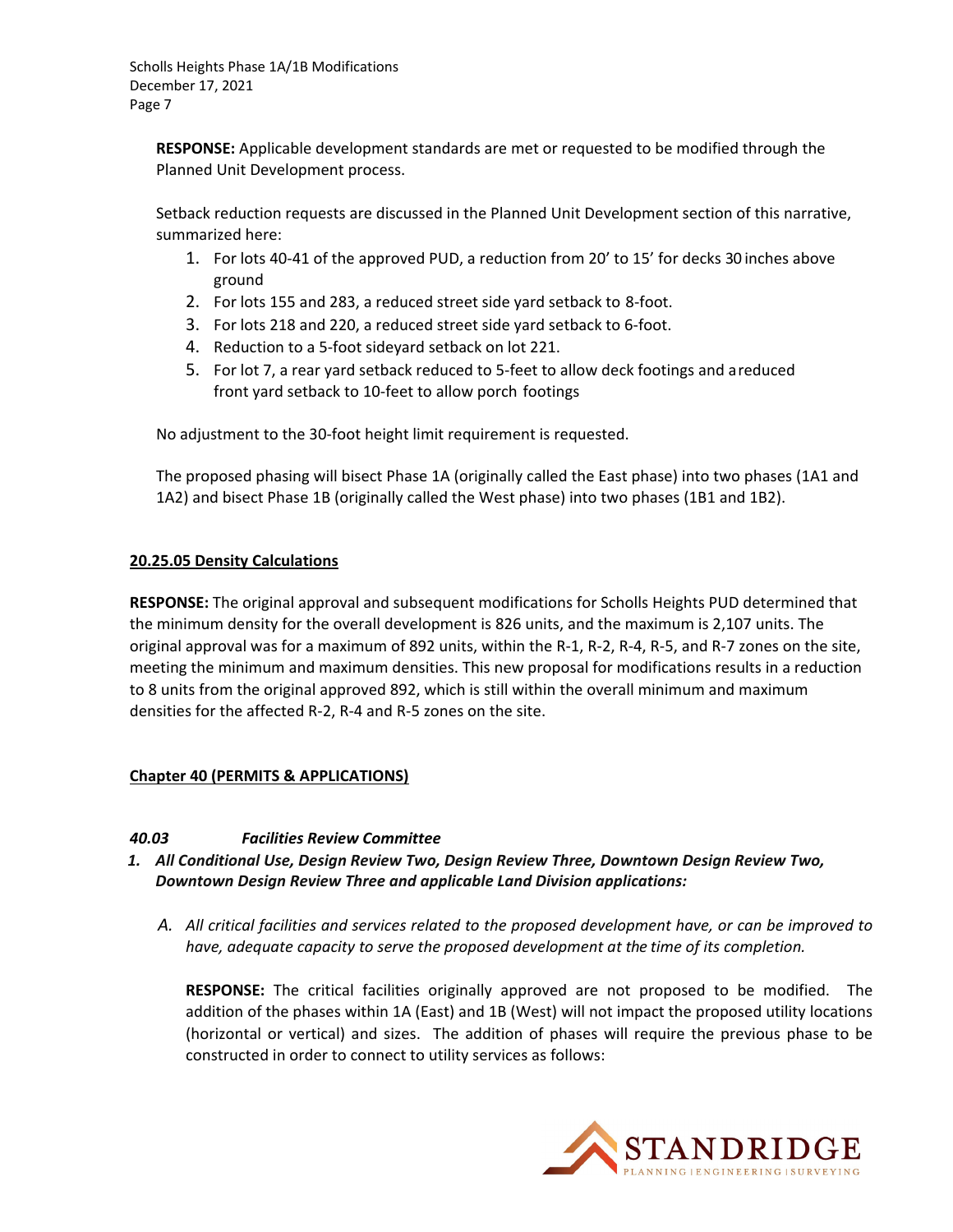#### *Domestic Water*

Phase 1A1 will be served by the Ridge (Lolich Farms) development, already constructed. The project stubs a 16‐inch water line to the new phase, which will branch off and serve the lots. This phase will provide a mainline to 1A2. The mainline will extend through 1A2 and serve 1B1 and 1B2. The phases will be constructed in the order required to provide service. Additionally, service provider letters are included with this application from the City of Beaverton indicating water service is available

#### *Sanitary Sewer*

Phase 1A1 will be served by the Ridge (Lolich Farms) development, already constructed. The project stubs a 24‐inch sanitary line to the new phase, which will branch off and serve the lots. This phase will provide a mainline to 1A2. The mainline will extend through 1A2 and serve 1B1 and 1B2. The phases will be constructed in the order required to provide service. Clean Water Services has also provided a service provider letter showing compliance with their standards.

#### *Stormwater Treatment and Detention*

Phase 1A1 is treated and detained in Ponds 4 and 5. Both ponds are being constructed with phase 1A1, and no additional stormwater improvements are required to serve that phase. Phase 1A2 is entirely treated and detained in Pond 7, which will be constructed with that phase. Phase 1B1 is entirely treated and detained in Pond 7 also, which will have been constructed prior to 1B1. Phase 1B2 is treated and detained in Pond 1, which will be constructed with that phase. A portion of Barrows Road will be treated and detained in Pond 7, constructed with phase 1A2.

#### *Transportation*

No modifications to the roads are proposed. Phase 1A1 will have multiple accesses from NW Strobel Road. Phase 1A2 will have access from phase 1A1 and also from Tile Flat Road. Phase 1B1 will have access from phase 1A2 (Street A) and also Street K off Tile Flat. Phase 1B2 will have access from phase 1B1 and also from Tile Flat Road (Barrows).

#### *Fire Protection*

Service provider letters are included with this application from Tualatin Valley Fire & Rescue indicating fire and life safety services are available.

*B. Essential facilities and services related to the proposed development are available, or can be made available, with adequate capacity to serve the development prior to its occupancy. In lieu of providing essential facilities and services, a specific plan may be approved if it adequately demonstrates that essential facilities, services, or both will be provided to serve the proposed development within five (5) years of occupancy.*

**RESPONSE:** The proposed unit type modifications do not alter the previously documented availability of essential facilities. The required essential services of schools, parks, pedestrian ways, police and transit are not proposed to change, and are identical to the original PUD approval.

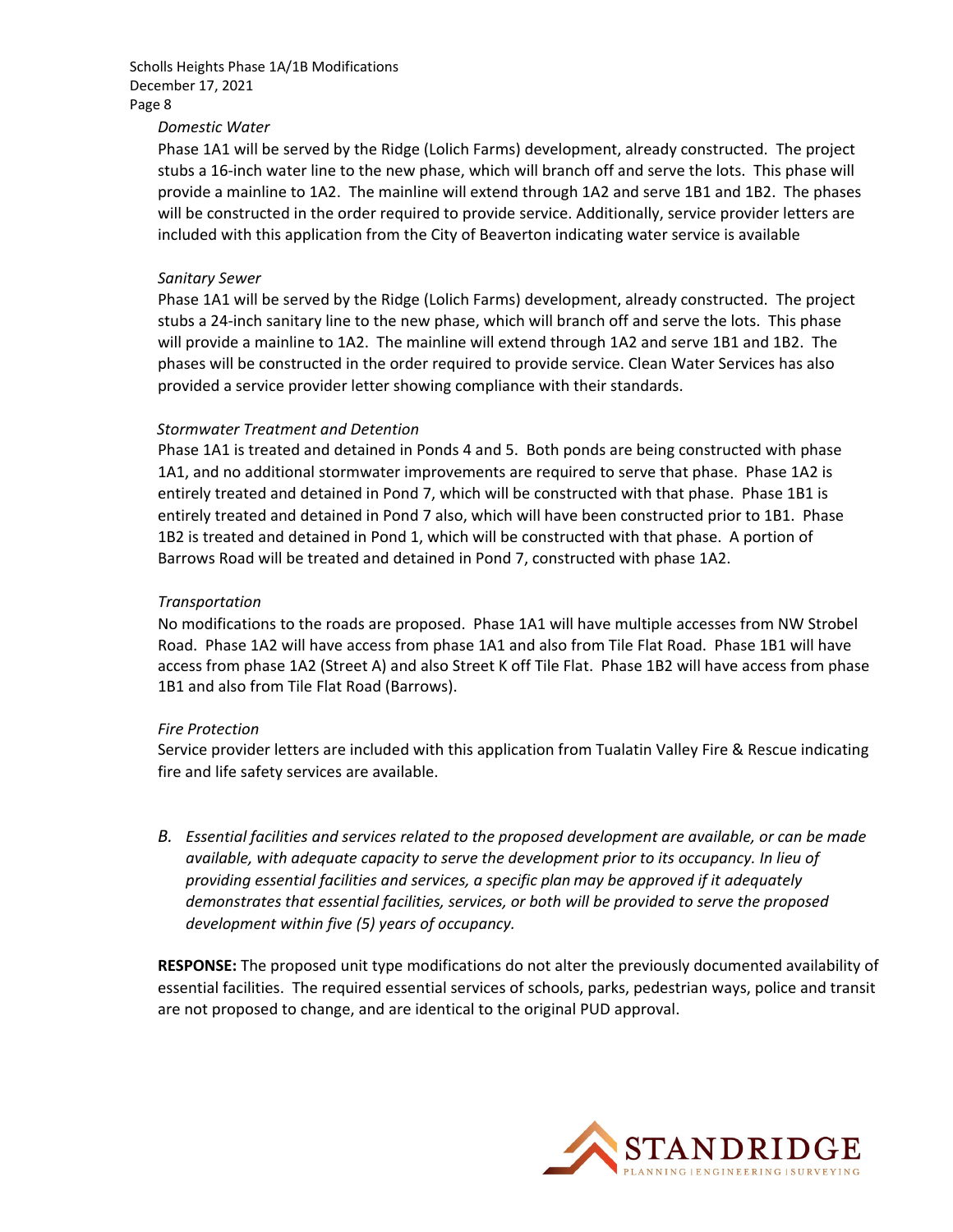*C. The proposed development is consistent with all applicable provisions of Chapter 20 (Land Uses) unless the applicable provisions are modified by means of one or more applications which shall be already approved or which shall be considered concurrently with the subject application; provided, however, if the approval of the proposed development is contingent upon one or more additional applications, and the same is not approved, then the proposed development must comply with all applicable provisions of Chapter 20 (Land Uses).*

**RESPONSE:** The proposed development was approved as the Scholls Heights PUD. Modifications proposed are consistent with Chapter 20 and no changes to applicable provisions are proposed.

*D. The proposed development is consistent with all applicable provisions of Chapter 60 (Special Requirements) and all improvements, dedications, or both, as required by the applicable provisions of Chapter 60 (Special Requirements), are provided or can be provided in rough proportion to the identified impact(s) of the proposed development.*

**RESPONSE:** The development remains consistent with the applicable provisions of Chapter 60, and documentation of compliance with the special requirements included in Chapter 60 is provided below.

*E. Adequate means are provided or can be provided to ensure continued periodic maintenance and necessary normal replacement of the following private common facilities and areas, as applicable: drainage facilities, roads and other improved rights‐of‐way, structures, recreation facilities, landscaping, fill and excavation areas, screening and fencing, ground cover, garbage and recycling storage areas, and other facilities not subject to maintenance by the City or other public agency.*

**RESPONSE:** Modifications to the approved PUD will continue to provide for maintenance of common facilities and areas. No changes are proposed to the common facilities and areas.

*F. There are safe and efficient vehicular and pedestrian circulation patterns within the boundaries of the development.*

**RESPONSE:** Changes to the approved vehicular and pedestrian circulation patterns are not proposed.

*G. The development's on‐site vehicular and pedestrian circulation systems connect to the surrounding circulation systems in a safe, efficient, and direct manner.*

**RESPONSE:** Changes to the approved vehicular and pedestrian circulation systems are not proposed.

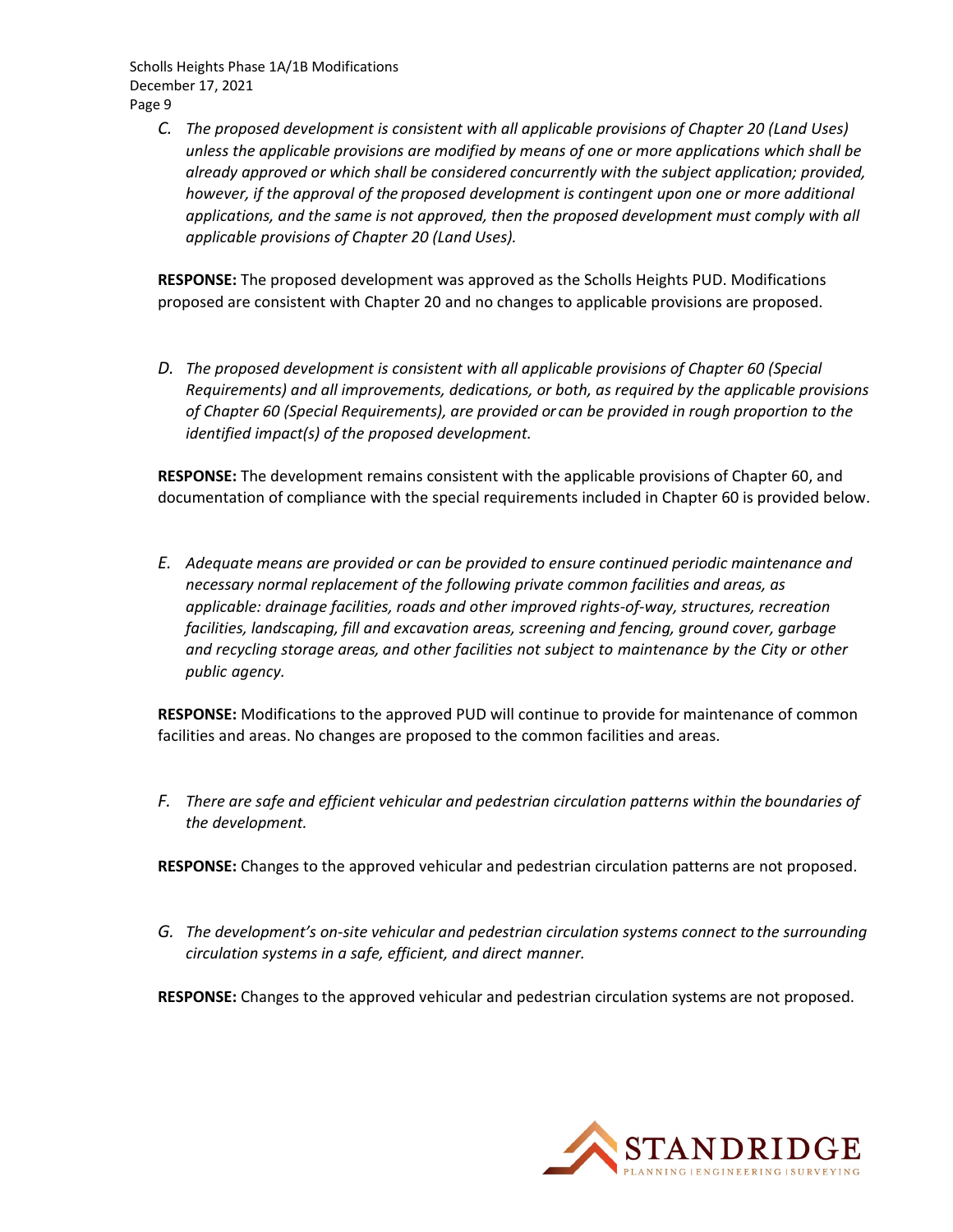*H. Structures and public facilities serving the development site are designed in accordance with adopted City codes and standards and provide adequate fire protection, including, but not limited to, fire flow.*

**RESPONSE:** Infrastructure improvements were approved with the Scholls Heights PUD. Existing and approved utilities will remain. As shown on the utility plan, some sanitary laterals and water meters will be adjusted, and the stormwater main in Street N will be adjusted.

*I. Structures and public facilities serving the development site are designed in accordance with adopted City codes and standards and provide adequate protection from crime and accident, as well as protection from hazardous conditions due to inadequate, substandard or ill‐designed development.*

**RESPONSE:** All development will be constructed in accordance with city standards. Street lights are proposed to provide protection from crime and accident, as well as signage, multiple accesses to the site, and provisions of essential services, such as police.

*J. Grading and contouring of the development site is designed to accommodate the proposed use and to mitigate adverse effect(s) on neighboring properties, public right‐of‐way, surface drainage, water storage facilities, and the public storm drainage system.*

**RESPONSE:** No changes to grading and drainage are proposed, and the previous approval accommodates the proposed uses.

*K. Access and facilities for physically handicapped people are incorporated into the development site and building design, with particular attention to providing continuous, uninterrupted access routes.*

**RESPONSE:** No change to the site design is proposed that would impact accommodating the physically handicapped.

*L. The application includes all required submittal materials as specified in Section 50.25.1. of the Development Code.*

**RESPONSE:** All required materials have been included with this submittal.

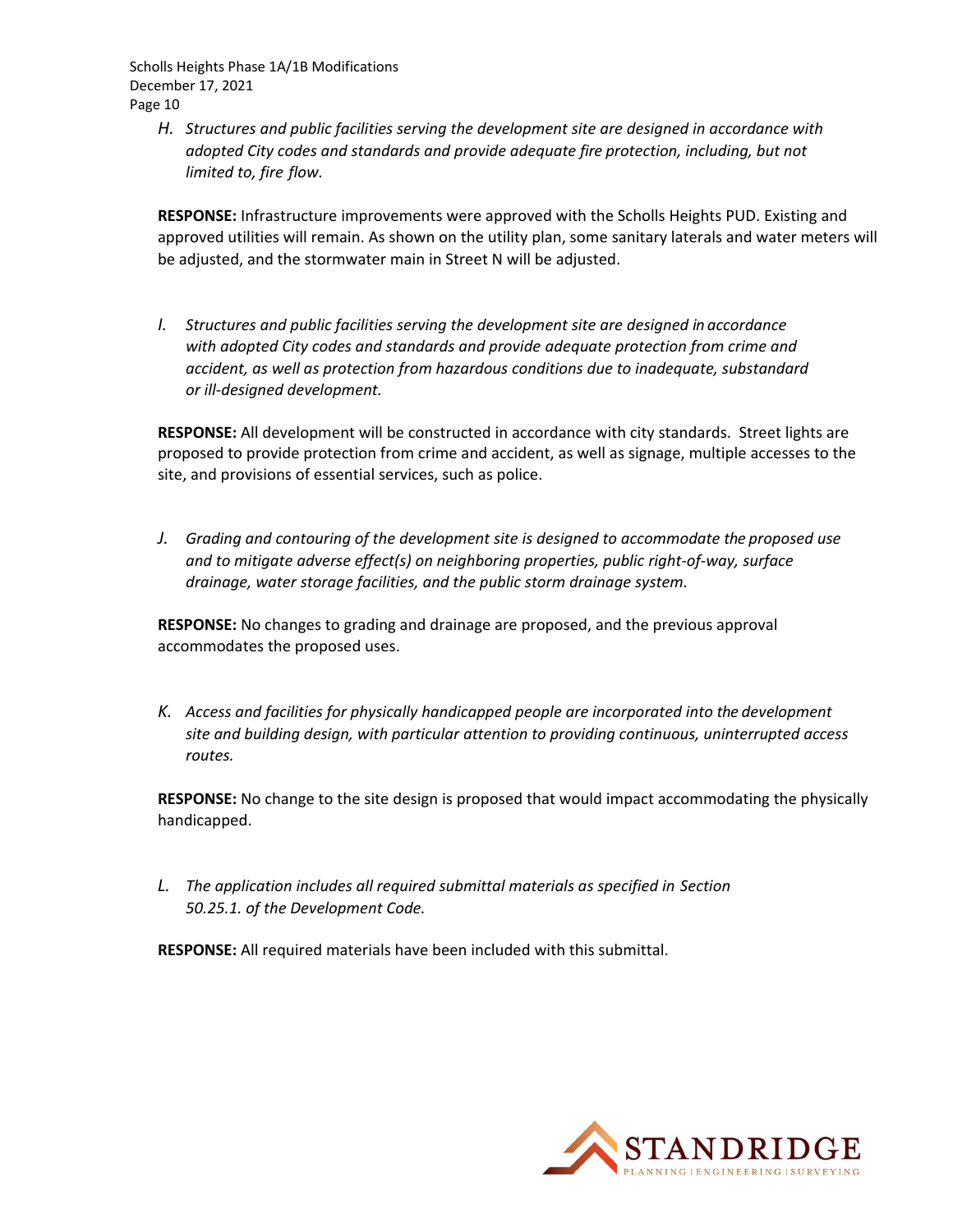#### **40.15.15.6.C PLANNED UNIT DEVELOPMENT APPROVAL CRITERIA**

*1. The proposal satisfies the threshold requirements for a PUD application*.

**RESPONSE:** The proposal is a modification to an approved PUD of a site greater than 10‐acres and located within the South Cooper Mountain Community Plan Area, therefore it meets the threshold per 40.15.15.6.A.1.3.

*2. All City application fees related to the application under consideration by the decision making authority have been submitted.*

**RESPONSE:** All fees will be paid as requested.

*3. The proposal meets the Site Development Requirement for setbacks within the applicable zoning district for the perimeter of the parent parcel unless otherwise provided by Section 60.35.03.*

**RESPONSE:** Setbacks are met for the perimeter of the parent parcel, which is larger than the subject modification request.

*4. The proposal complies with the applicable policies of the Comprehensive Plan.*

**RESPONSE:** The approved Scholls Heights PUD was found to be consistent with the Comprehensive Plan. Minor modifications to the unit types and the addition of phasing are proposed with this application. As discussed later in this narrative, the proposal continues to comply with the Comprehensive Plan and specifically the South Cooper Mountain Community Plan.

*5. The size, dimensions, configuration, and topography of the site and natural and man‐made features on the site can reasonably accommodate the proposal.*

**RESPONSE:** The proposal modifies an existing approved PUD with installed infrastructure ready to accommodate further development.

*6. The location, size, and functional characteristics of the proposal are such that it can be made reasonably compatible with and have a minimal impact on livability and appropriate development of properties in the surrounding area of the subject site.*

**RESPONSE:** The site is within an approved planned unit development intended for a mix of residential uses. Infrastructure to serve the development is in the process of, or has already been installed. Fewer dwelling units are proposed than originally approved, and the street layout is the same as the previous approval. There will be no functional difference in the proposed development from what was originally approved.

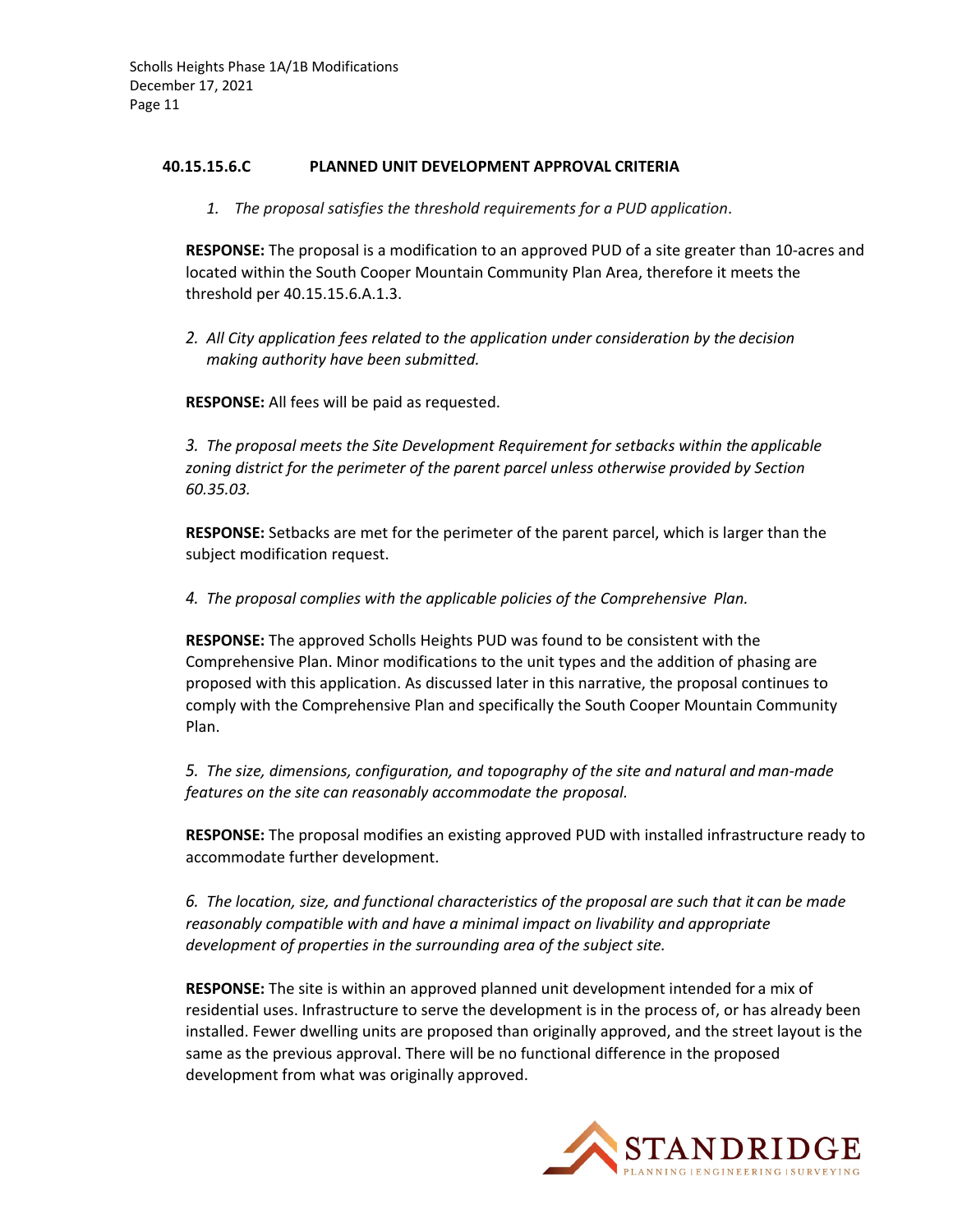*7. The width of proposed lots or staggering of building setbacks within detached residential developments vary so as to break up the monotony of long blocks and provide for a variety of home shapes and sizes, while giving the perception of open spaces between homes.*

**RESPONSE:** No long blocks of buildings are proposed, and house facade variety is incorporated into the design.

*8. The lessening of the Site Development Requirements results in significant benefits to the enhancement of site, building, and structural design, preservation of natural features and the surrounding neighborhood as outlined in Section 60.35.15.*

**RESPONSE:** The subject site is part of a larger approved planned unit development. This project was able to provide significant benefits such as open space and natural area preservation, as well as infrastructure improvements beneficial to the surrounding community. These benefits are not proposed to change.

*9. The proposal provides improved open space that is accessible and usable by persons living nearby. Open space meets the following criteria unless otherwise determined by the Planning Commission through Section 60.35.15.:*

*a) The dedicated land forms a single parcel of land except where the Planning Commission determines two (2) parcels or more would be in the public interest and complement the overall site design.*

*b) Theshapeoftheopenspaceissuchthatthelengthisnotmore thanthree (3) times the width the purpose of which isto provide usable space for a variety of activities except where the Planning Commission determines a greater proportioned lengthwould be in the public interest and complementthe overall site design.*

*c) The dedicated land(s) is located to reasonably serve all lots for the development, for which the dedication is required.*

**RESPONSE:** The subject site is part of a larger approved PUD that included the creation of open space tracts. No reduction to open space is proposed, and requirements will continue to be met with the proposed phasing as detailed later in this narrative.

*10. For proposals within the SC‐S (Station Community‐Sunset) zoning district, the requirements identified in Sections 20.20.40.2. and 20.20.40.3. are satisfied.*

**RESPONSE:** The site is not within the SC‐S zoning district.

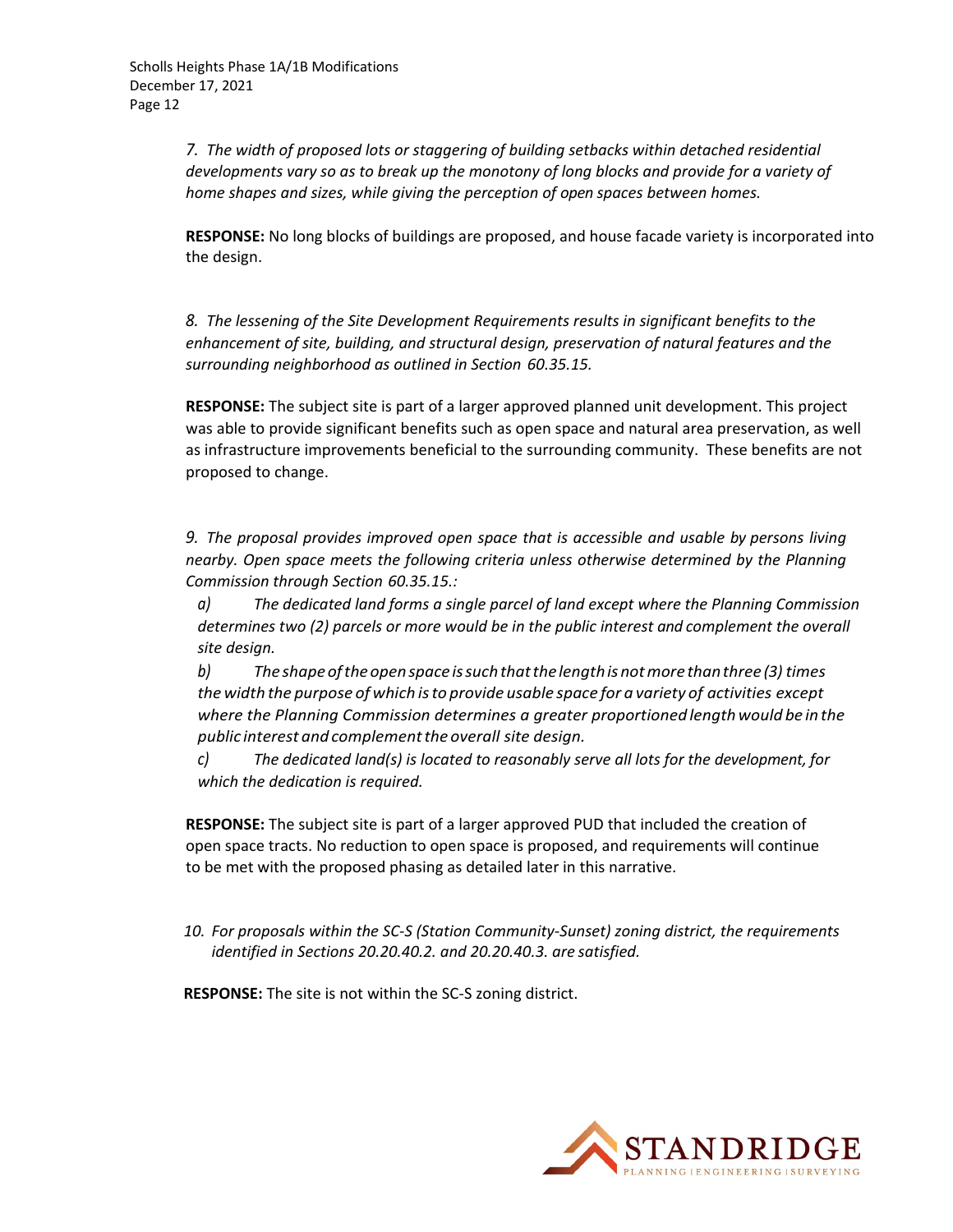> *11. If the application proposes to develop the PUD over multiple phases, the decision‐making authority may approve a time schedule of not more than five (5) years for the multiple development phases. If a phased PUD has been approved, development applications for the future phases of the PUD shall be filed within five (5) years unless the PUD has received an extension approval pursuant to Section 50.93. of the Development Code.*

**RESPONSE:** The PUD is approved to be developed over multiple phases. The addition of phasing does not alter the approved timeline.

*12. Applications and documents related to the request, which will require further City approval, shall be submitted to the City in the proper sequence.*

**RESPONSE:** Applications will be submitted as needed.

#### **40.45.15.5.C SUBDIVISION APPROVAL CRITERIA**

*1. The application satisfies the threshold requirements for a Preliminary Subdivision application. If the parent parcel is subject to a pending Legal Lot Determination under Section 40.47., further division of the parent parcel shall not proceed until all of the provisions of Section 40.47.15.1.C. have been met.*

**RESPONSE:** The application is a modification to an approved subdivision and the parent parcels are not subject to a Legal Lot Determination.

*2. All City application fees related to the application under consideration by the decision making authority have been submitted.*

**RESPONSE:** All fees will be paid as needed.

*3. The proposed development does not conflict with any existing City approval, except the City may modify prior approvals through the subdivision process to comply with current Code standards and requirements.*

**RESPONSE:** The proposed development is consistent with previous approvals.

*4. Oversized lots resulting from the subdivision shall have a size and shape which will facilitate the future potential partitioning or subdividing of such oversized lots in accordance with the requirements of the Development Code. In addition, streets, driveways, and utilities shall be sufficient to serve the proposed subdivision and future potential development on oversized lots.* Easements and rights-of-way shall either exist or be proposed to be created such that future partitioning or subdividing is not precluded or hindered, for either the oversized lot or any affected *adjacent lot.*

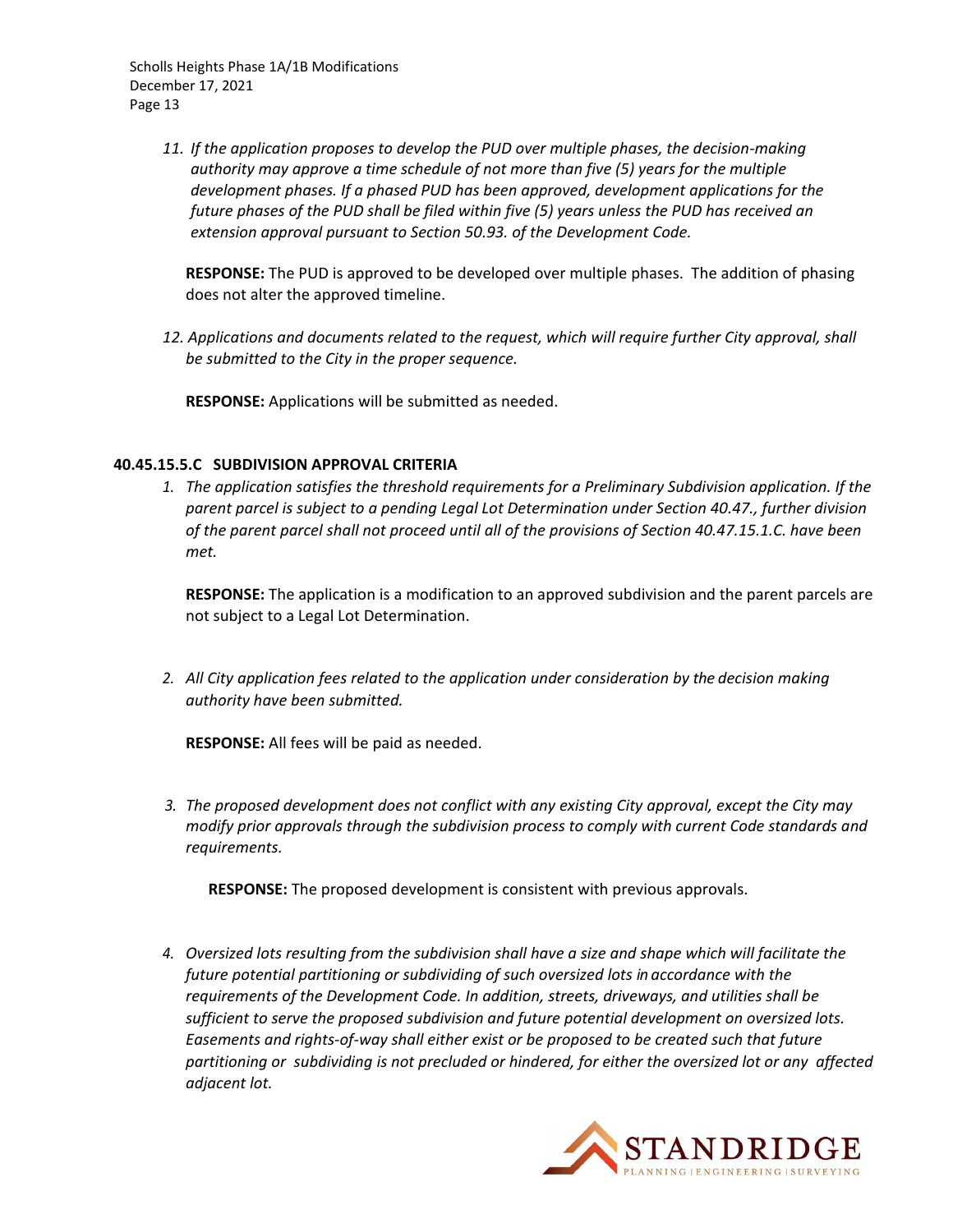**RESPONSE:** The revised single family lots (lots 155‐164) are proposed to be less than 3900 square feet in area. The lots with multiple units will not be considered oversized, since the limit of 3900 SF per unit within the zoning districts will not be exceeded. See Table 3:

| Lot           | <b>Number</b>  | <b>Maximum Lot</b>  | Proposed        | <b>Meets</b>        |  |  |
|---------------|----------------|---------------------|-----------------|---------------------|--|--|
| <b>Number</b> | of Units       | <b>Size Allowed</b> | <b>Lot Size</b> | <b>Requirement?</b> |  |  |
|               |                | (SF)                |                 |                     |  |  |
| 165           | 3              | 11,700              | 8828            | Yes                 |  |  |
| 166           | 3              | 11,700              | 7137            | Yes                 |  |  |
| 167           | 3              | 11,700              | 7137            | Yes                 |  |  |
| 168           | 3              | 11,700              | 7137            | Yes                 |  |  |
| 169           | $\overline{2}$ | 7,800               | 4044            | Yes                 |  |  |
| 170           | $\overline{2}$ | 7,800               | 4564            | Yes                 |  |  |
| 218           | $\overline{2}$ | 7,800               | 4238            | Yes                 |  |  |
| 219           | $\overline{2}$ | 7,800               | 4045            | Yes                 |  |  |
| 220           | $\overline{2}$ | 7,800               | 4484            | Yes                 |  |  |
| 221           | $\overline{2}$ | 7,800               | 5707            | Yes                 |  |  |
| 222           | $\overline{2}$ | 7,800               | 5188            | Yes                 |  |  |
| 223           | $\overline{2}$ | 7,800               | 5577            | Yes                 |  |  |
| 278           | 3              | 11,700              | 8578            | Yes                 |  |  |
| 279           | 2              | 7,800               | 4318            | Yes                 |  |  |
| 280           | $\overline{2}$ | 7,800               | 4701            | Yes                 |  |  |

**Table 3. Attached Unit Lot Area Summary**

*5. If phasing is requested by the applicant, the requested phasing plan meets all applicable City standards and provides for necessary public improvements for each phase as the project develops.*

**RESPONSE:** Two modifications to the approved phasing plan are proposed.

A new phase line is requested between Tracts J and K, and Tracts Z and M to split Phase 1A into Phase 1A1 and Phase 1A2.

Additionally, a new phase line is requested along the northerly right‐of‐way line of Road 6A (Barrows Road) to split Phase 1B into Phase 1B1 and 1B2.

The proposed phasing plan and public improvements for each phase are included in the plans. No modification to the previously approved streets and utilities that will serve the phases are proposed.

*6. Applications that apply the lot area averaging standards of Section 20.05.15.D. shall demonstrate that the resulting land division facilitates the following:*

**RESPONSE:** The project has been approved as a planned unit development, which is now subject to modification. Lot averaging is not proposed.

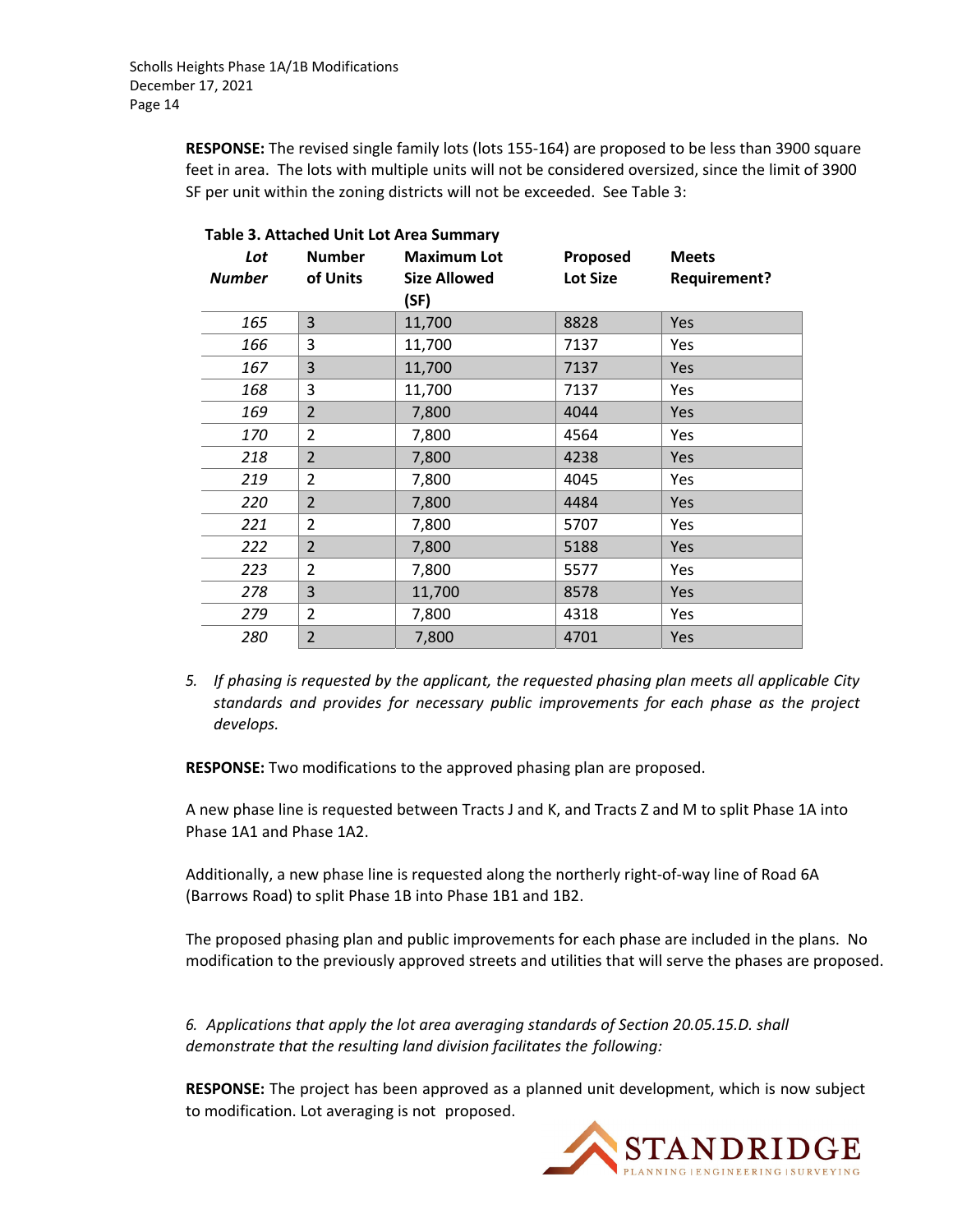*7. If lot area averaging standards are proposed pursuant to Section 20.05.15.D, no further applications for Adjustment or Variance from this standard are required or permitted.*

**RESPONSE:** Not applicable since lot averaging was not used.

8. For proposals which create a parcel with more than one zoning designation the portion of the lot *within each zoning district shall meet the minimum lot size and dimensional requirements of that zoning district.*

**RESPONSE:** No lot with more than one zoning designation is proposed.

*9. Applications and documents related to the request requiring further City approval shall be submitted to the City in the proper sequence.*

**RESPONSE:** Applications and documents will be provided as requested.

#### **40.20.15.2.A.1. DESIGN REVIEW TWO THRESHOLD**

*3. New construction of attached residential dwellings in any zone where attached dwellings are a Permitted or Conditional Use.*

**RESPONSE:** The proposal meets the above threshold for design review two.

#### **40.20.15.2.C. DESIGN REVIEW TWO APPROVAL CRITERIA**

*1. The proposal satisfies the threshold requirements for a Design Review Two application.*

**RESPONSE:** As documented above, the proposal meets threshold #3.

*2. All City application fees related to the application under consideration by the decision making authority have been submitted.*

**RESPONSE:** All fees associated with this application have been submitted.

*3. The proposal contains all applicable application submittal requirements asspecified in Section 50.25.1 of the Development Code.*

**RESPONSE:** All application requirements have been provided with this submittal.

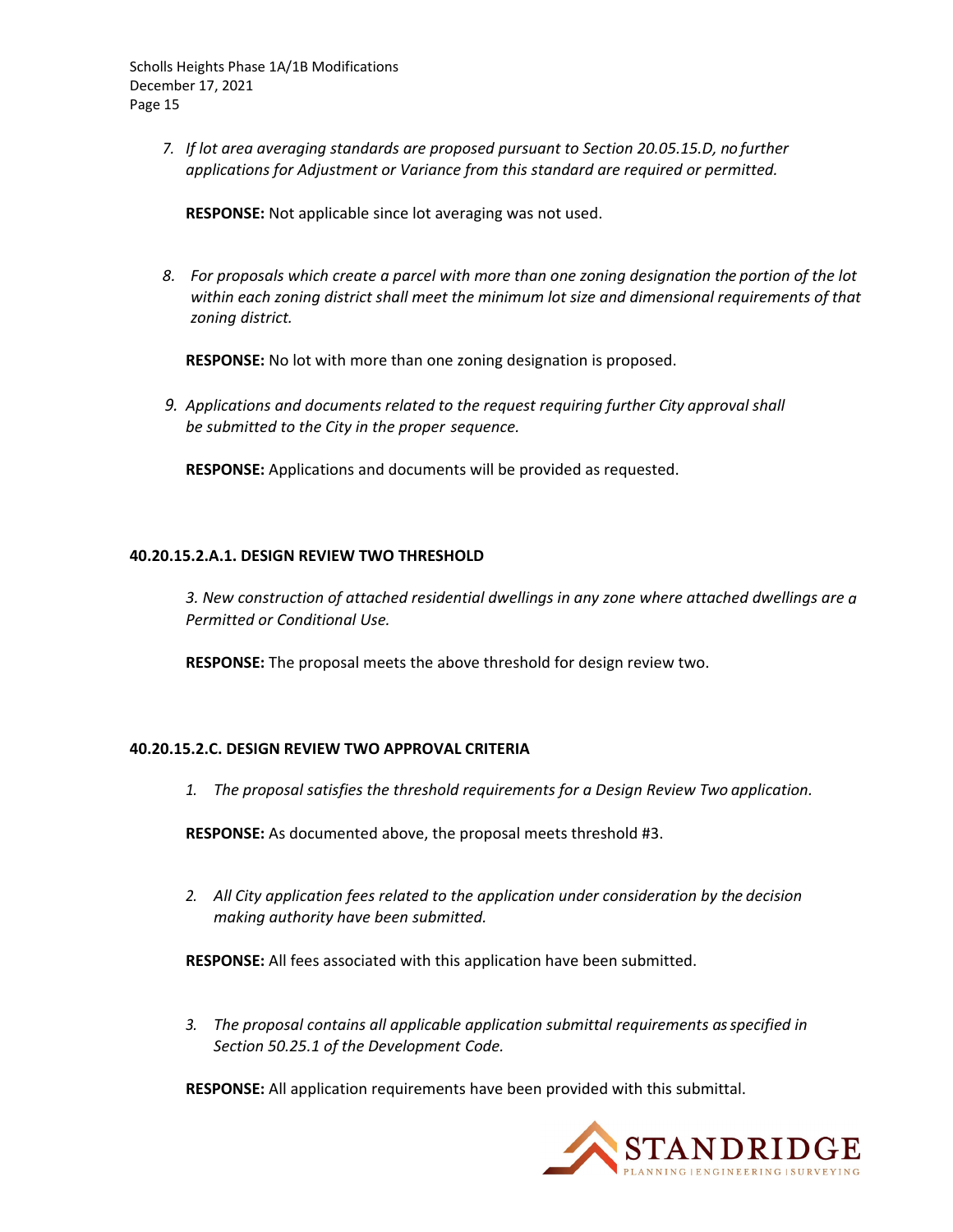> *4. The proposal is consistent with all applicable provisions of Sections 60.05.15 through 60.05.30.*

**RESPONSE:** As shown below, all standards have been met.

*5. For additions to or modifications of existing development…*

**RESPONSE:** This standard does not apply.

*6.* Applications and documents related to the request, which will require further City approval, shall be submitted to the City in proper sequence.

**RESPONSE:** All requested documents have been provided.

#### **CHAPTER 50 (PROCEDURES)**

#### *50.95 Modification of a Decision – PLANNED UNIT DEVELOPMENT*

1. An applicant or successor in interest may file with the Director an application to modify a prior *decision that was the subject of a Type 1, Type 2 or Type 3 procedure. In addition to other requirements, such an application to modify a prior decision shall describe the nature of the proposed change to the original decision and the basis for that change, including the applicable facts and law, together with the fee prescribed for that application type necessary to modify the prior decision. Such an application to modify a prior decision shall be subject to the approval criteria and development regulations in effect when the Director receives a complete application for the modification.*

**RESPONSE:** The applicant proposes to modify a decision for a Planned Unit Development to change product type in response to market demand and add phasing in order to deliver completed housing on shorter timelines. Infrastructure to serve the residences has been or is in the process of being installed, which will leave the site ready for development. The proposal does not reduce open space associated with the original approval. In summary, this application proposes to:

- 1. Change the attached townhome product to triplex and duplex product. This results in the adjustment of a few of the internal lot lines, utility lateral locations, driveway locations and water meter locations only in the affected area.
- 2. Bisect Phase 1A (East) into two phases (1A1 and 1A2).
- 3. Bisect Phase 1B (West) into two phases (1B1 and 1B2).

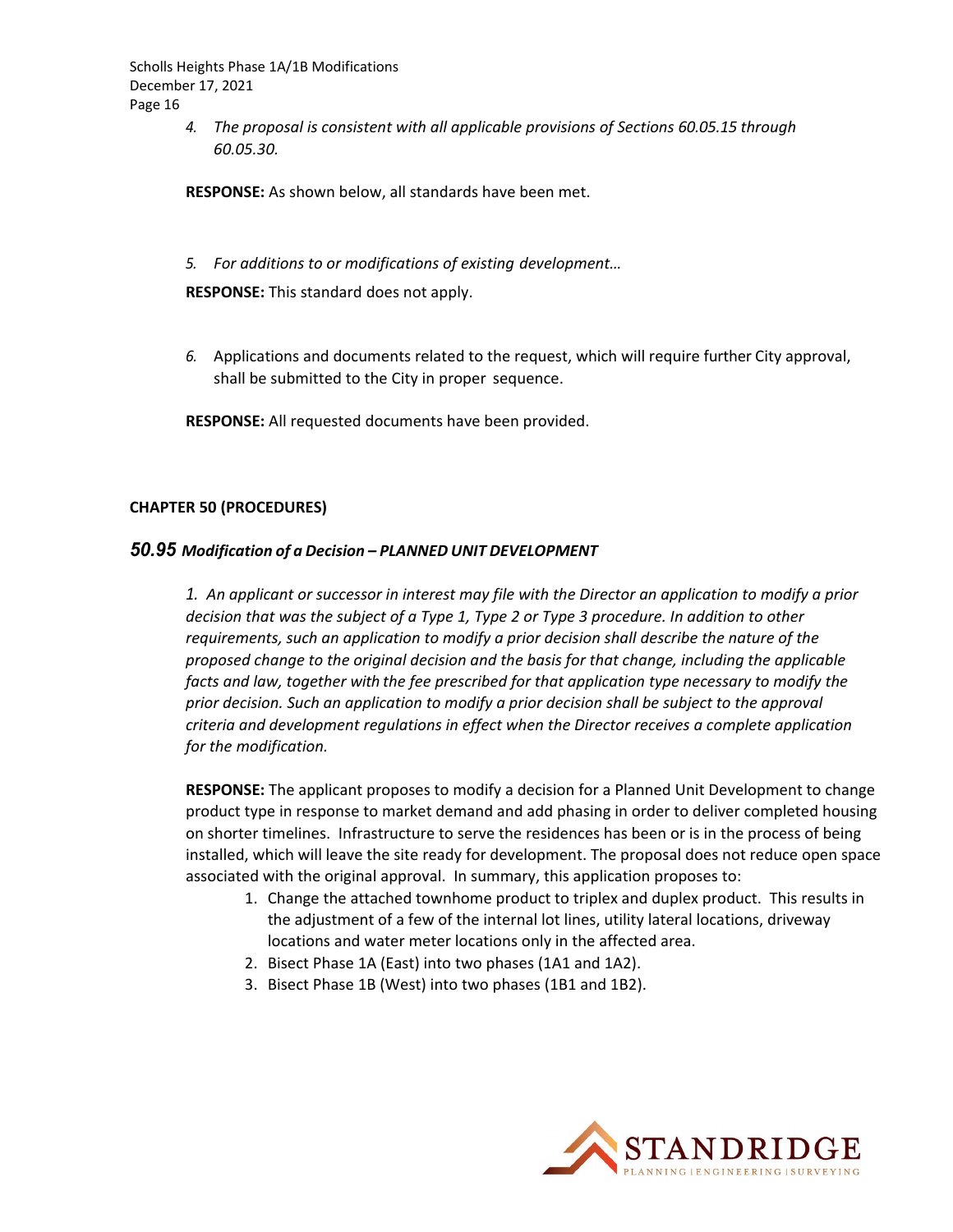> *2. An application for modification is subject to pre‐application conference and completeness review; provided, the Director shall only require an application for modification to contain information that is relevant or necessary to address the requested change or the facts and regulations on which it is based. An application for modification is not subject to the neighborhood review meeting requirement.*

**REPONSE:** A pre‐application conference has been held for this proposal.

*3. An application for modification does not extend the deadline for filing an appeal and does not stay appeal proceedings. An application for modification is subject to the 120 day requirement pursuant to ORS 227.178.*

**RESPONSE:** No extensions are being requested.

*4. Only a decision that approves or conditionally approves an application can be modified. A decision denying an application cannot be modified. Refer to Section 50.99.*

**RESPONSE:** The previous planned unit development application was approved.

*5. An application for modification shall be subject to a Type 1, Type 2, or Type 3procedure as determined by the Director.*

**RESPONSE:** The Director has determined this is a Type 3 procedure.

- 6. The process type for an application to modify a decision shall be based upon the thresholds for the  $\,$ *appropriate application listed in CHAPTER 40. In all cases, regardless of the thresholds listed in CHAPTER 40, when a proposed modification involves a condition of approval, that condition of approval can be modified or removed only by the same decision making authority that issued the original decision and through the same procedure that was followed to establish the condition to be modified. Modification or removal of a condition of approval shall only be granted if the decision making authority determines any one of the following:*
	- *A. The applicant or owner has demonstrated that a mistake of law or fact occurred, and that the mistake was substantial enough to warrant modification or removal of the condition to correct the mistake.*
	- *B. The condition could not be implemented for reasons beyond the control of the applicant and the modification will not require a significant modification of the original decision.*
	- *C. The circumstances have changed to the extent that the condition is no longer needed or warranted.*
	- *D. A new or modified condition would better accomplish the purpose of the original condition.*

**RESPONSE:** Since this application was originally a Type 3 process, the same process applies. The only modification to the Conditions of Approval being requested with this application is Condition B.5 of CU2019‐0032:

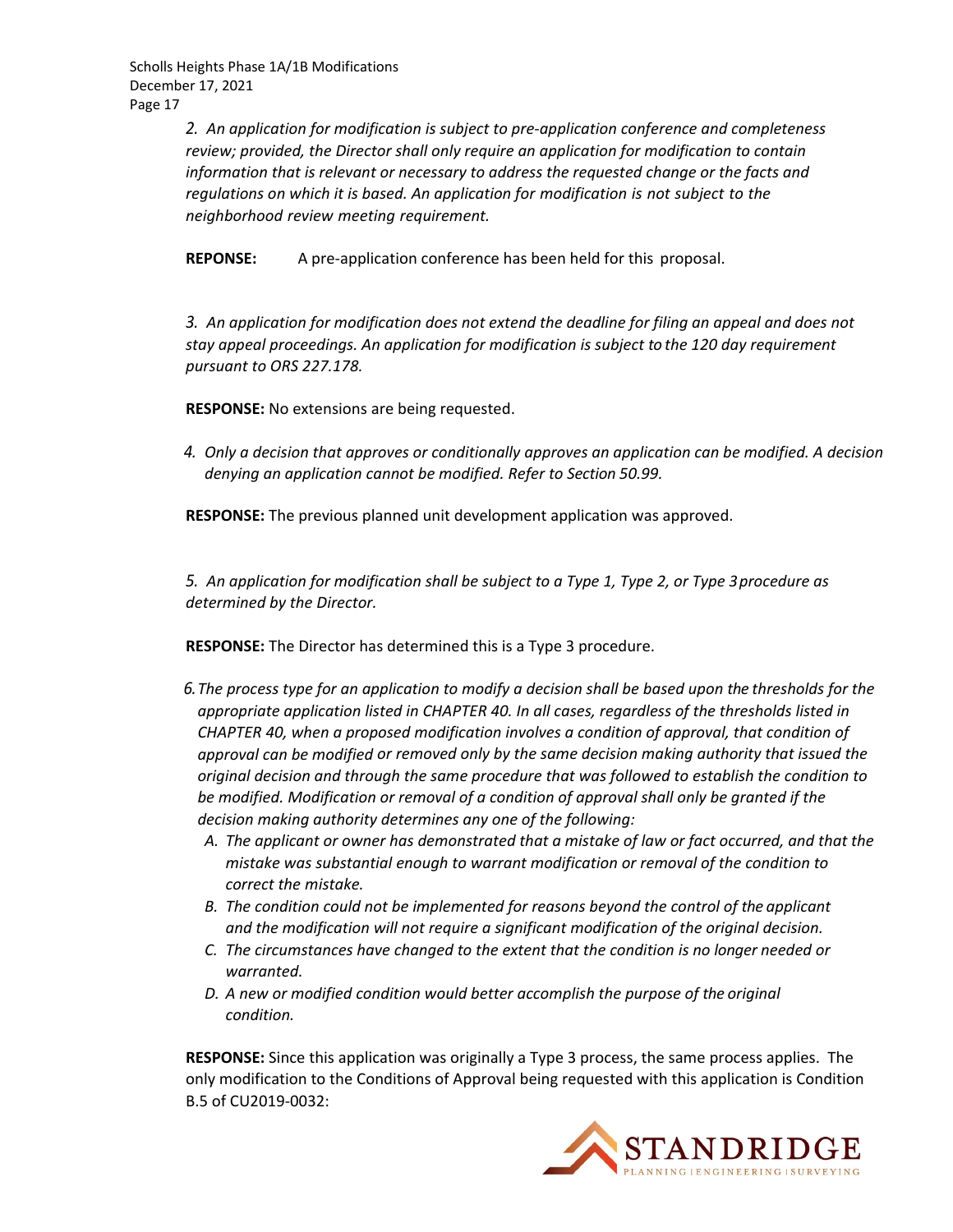> *Provide a plan showing the development of the required open space, as listed below, for each phase of development. Open space constructed in excess of that required in previous phases may be used to meet the open space requirements for subsequent phases. The open space requirements are approximately 173 square feet of active and 691 square feet of total open space per dwelling unit.*

*a. East: 0.78 acres active open space and 3.11 acres total open space.*

*b. West: 0.57 acres of active open space and 2.28 acres of total open space.*

*c. Northwest: 0.39 acres of active open space and 1.57 acres of total open space.*

- *d. Central: 0.32 acres of active open space and 1.27 acres of total open space.*
- *e. Northeast: 0.51 acres of active open space and 2.05 acres of total open space.*
- *f. North: 0.11 acres of active open space and 0.45 acres of total open space.*

*g. South: 0.85 acres of active open space and 3.42 acres of total open space.*

With the phasing of the West and the East phases, the open space summary is:

| <b>Phase</b>    | Acreage | <b>Open Space</b><br>Required | <b>Open Space</b><br>Provided | <b>Active Open</b><br><b>Space Required</b> | <b>Active Open</b><br><b>Space Provided</b> |
|-----------------|---------|-------------------------------|-------------------------------|---------------------------------------------|---------------------------------------------|
| 1A1             | 23.49   | 2.24                          | 2.85                          | 0.56                                        | 0.74                                        |
| 1A2             | 8.81    | 0.75                          | 5.13                          | 0.19                                        | 0.59                                        |
| 1B1             | 9.76    | 1.00                          | 0.56                          | 0.25                                        | 0.15                                        |
| 1B <sub>2</sub> | 13.10   | 1.06                          | 3.21                          | 0.27                                        | 0.18                                        |
| <b>Totals</b>   | 55.16   | 5.05                          | 11.75                         | 1.27                                        | 1.66                                        |

Table 2. Scholl's Heights Phase 1A and 1B Acreage and Open Space Summary

Therefore, the condition needs to be rewritten as:

"Provide a plan showing the development of the required open space, as listed below, for each phase of development. Open space constructed in excess of that required in previous phases may be used to meet the open space requirements for subsequent phases. The open space requirements are approximately 173 square feet of active and 691 square feet of total open space per dwelling unit.

- a. East: 0.78 acres active open space and 3.11 acres total open space.
- b. **1A1: 0.56 acres of active open space and 2.24 acres of total open space.**
- c. **1A2: 0.19 acres of active open space and 0.75 acres of total open space.**

b. West: 0.57 acres of active open space and 2.28 acres of total open space.

c. **1B1: 0.25 acres of active open space and 1.00 acres of total open space.**

- d. **1B2: 0.27 acres of active open space and 1.06 acres of total open space.**
- *c. e. Northwest: 0.39 acres of active open space and 1.57 acres of total open space.*
- *d. f. Central: 0.32 acres of active open space and 1.27 acres of total open space.*
- *e. g. Northeast: 0.51 acres of active open space and 2.05 acres of total open space.*
- *f. h. North: 0.11 acres of active open space and 0.45 acres of total open space.*

*g. i. South: 0.85 acres of active open space and 3.42 acres of total open space."*

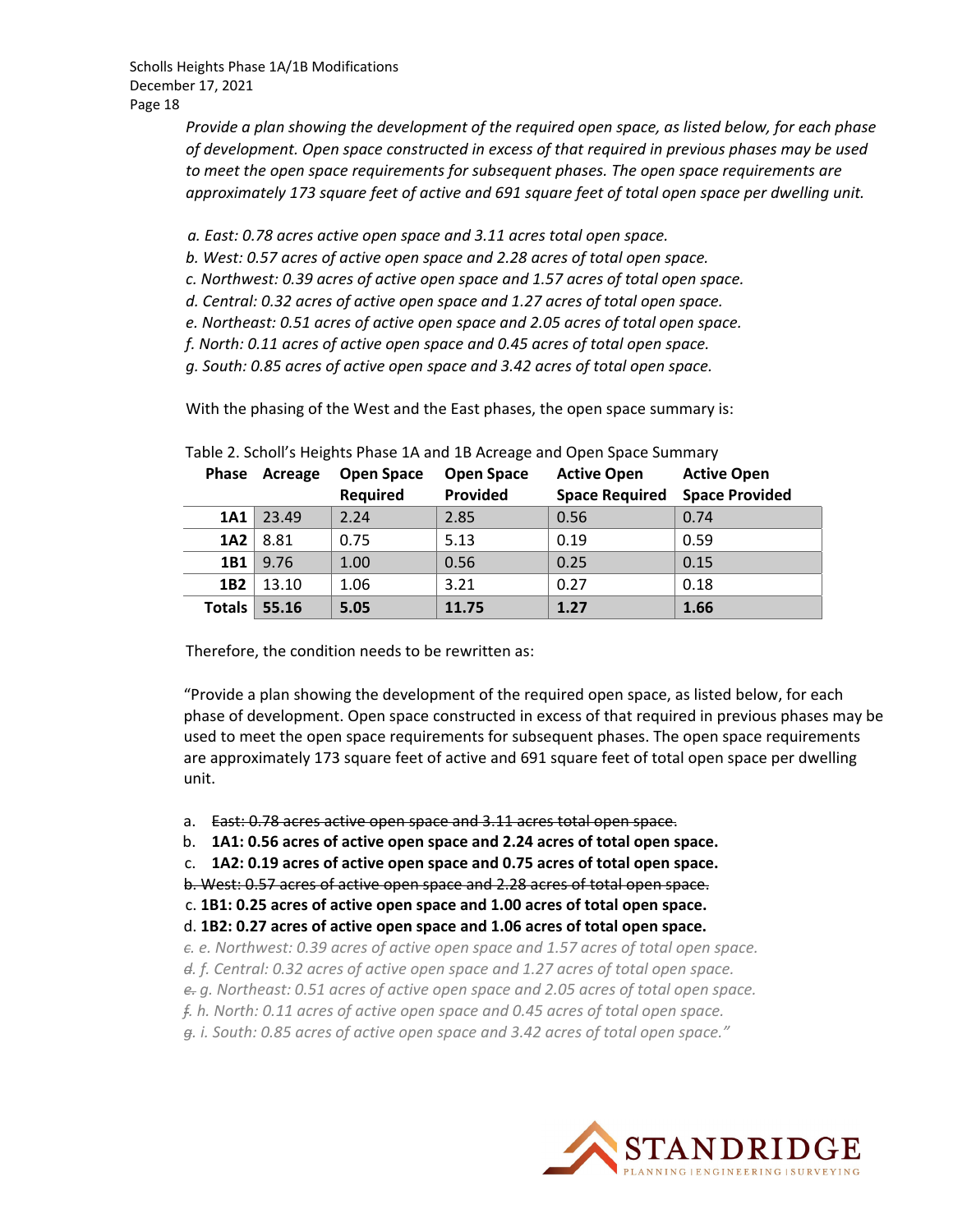#### *50.95 Modification of a Decision –SUBDIVISION*

1. An applicant or successor in interest may file with the Director an application to modify a prior *decision that was the subject of a Type 1, Type 2 or Type 3 procedure. In addition to other requirements, such an application to modify a prior decision shall describe the nature of the proposed change to the original decision and the basis for that change, including the applicable facts and law, together with the fee prescribed for that application type necessary to modify the prior decision. Such an application to modify a prior decision shall be subject to the approval criteria and development regulations in effect when the Director receives a complete application for the modification.*

**RESPONSE:** The applicant proposes to modify a decision for a Subdivision to change product type in response to market demand. Infrastructure to serve the residences has been installed leaving the site ready for development. The proposal does not reduce open space associated with the original approval.

*2. An application for modification is subject to pre‐application conference and completeness review; provided, the Director shall only require an application for modification to contain information that is relevant or necessary to address the requested change or the facts and regulations on which it is based. An application for modification is not subject to the neighborhood review meeting requirement.*

**REPONSE:** A pre‐application conference has been held for this proposal.

*3. An application for modification does not extend the deadline for filing an appeal and does not stay appeal proceedings. An application for modification is subject to the 120 day requirement pursuant to ORS 227.178.*

**RESPONSE:** No extensions are being sought.

*4. Only a decision that approves or conditionally approves an application can be modified. A decision denying an application cannot be modified. Refer to Section 50.99.*

**RESPONSE:** The previous planned unit development application was approved.

*5. An application for modification shall be subject to a Type 1, Type 2, or Type 3procedure as determined by the Director.*

**RESPONSE:** The Director has determined this is a Type 3 procedure.

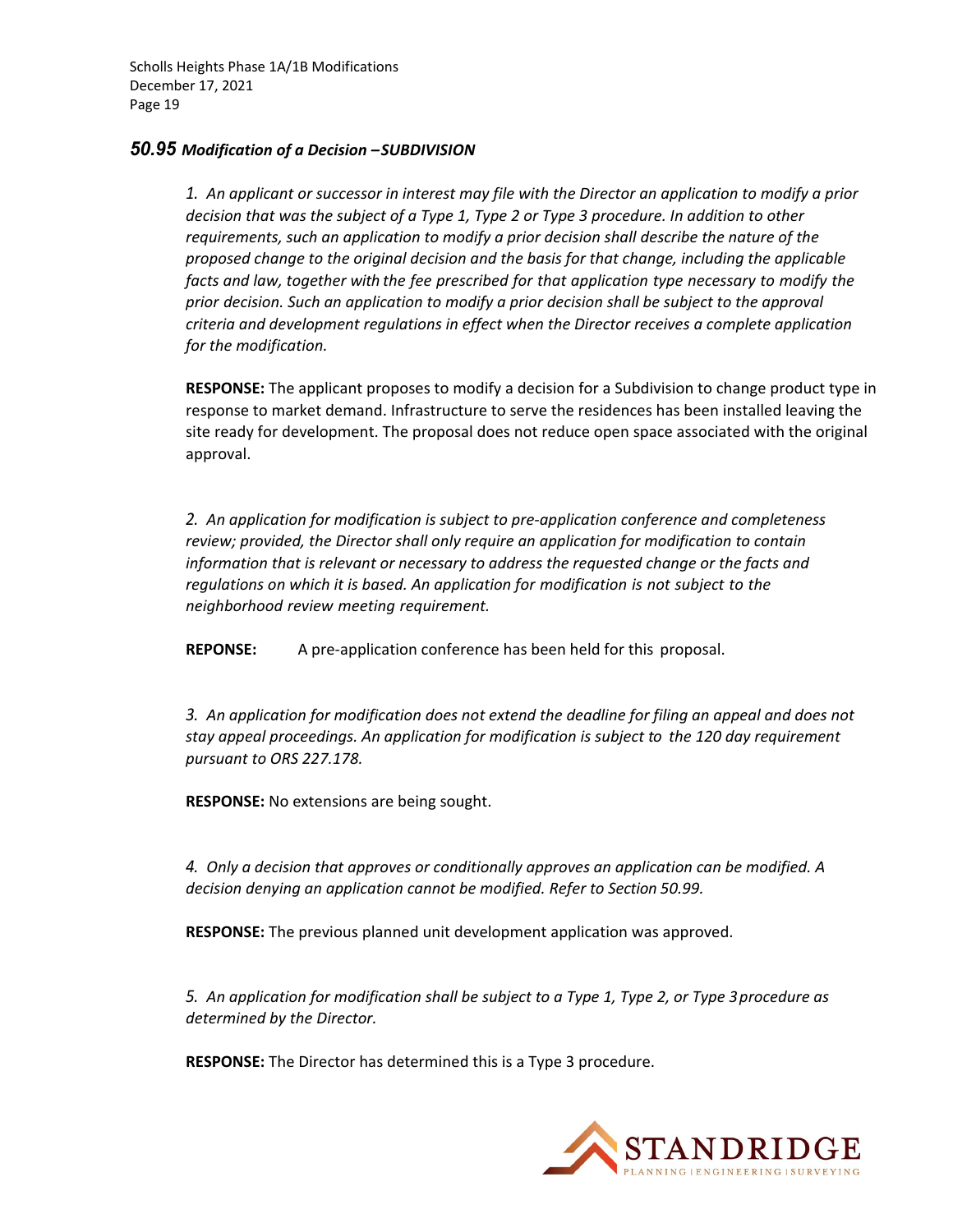*6. The process type for an application to modify a decision shall be based upon the thresholds for the appropriate application listed in CHAPTER 40. In all cases, regardless of the thresholds listed in CHAPTER 40, when a proposed modification involves a condition of approval, that condition of approval can be modified or removed only by the same decision making authority that issued the original decision and through the same procedure that was followed to establish the condition to be modified. Modification or removal of a condition of approval shall only be granted if the decision making authority determines any one of the following:*

*A. The applicant or owner has demonstrated that a mistake of law or fact occurred, and that the mistake was substantial enough to warrant modification or removal of the condition to correct the mistake.*

*B. The condition could not be implemented for reasons beyond the control of the applicant and the modification will not require a significant modification of the original decision.*

*C. The circumstances have changed to the extent that the condition is no longer needed or warranted.*

*D. A new or modified condition would better accomplish the purpose of the original condition.*

**RESPONSE:** Since this application was originally a Type 3 process, the same process applies. One modification to the Conditions of Approval is being requested with this submittal (Condition B.5) and relates to the phased requirements for open space as outlined above.

## **CHAPTER 60 (SPECIAL REGULATIONS)**

#### **60.05. DESIGN REVIEW**

**60.05.15. Building Design and Orientation Standards.** Unless otherwise noted, all standards apply in all zoning districts.

#### **1. Building articulation and variety.**

*A. Attached residential buildings in Residential zones shall be limited in length to two hundred (200) feet.*

**RESPONSE:** All buildings are less than 200 feet in length.

*B. Buildings visible from and within 200 feet of an adjacent public street shall have a minimum portion of the street‐facing elevation(s) and the elevation(s) containing a primary building entrance or multiple tenant entrances devoted to permanent architectural features designed to provide articulation and variety. These permanent features include, but are not limited to windows, bays and offsetting walls that extend at least eighteen inches (18"), recessed entrances, loading doors and bays, and changes in material types. Changes in material types shall have a minimum dimension of two feet and minimum area of 25 square feet. The percentage of the total square footage of elevation area is:*

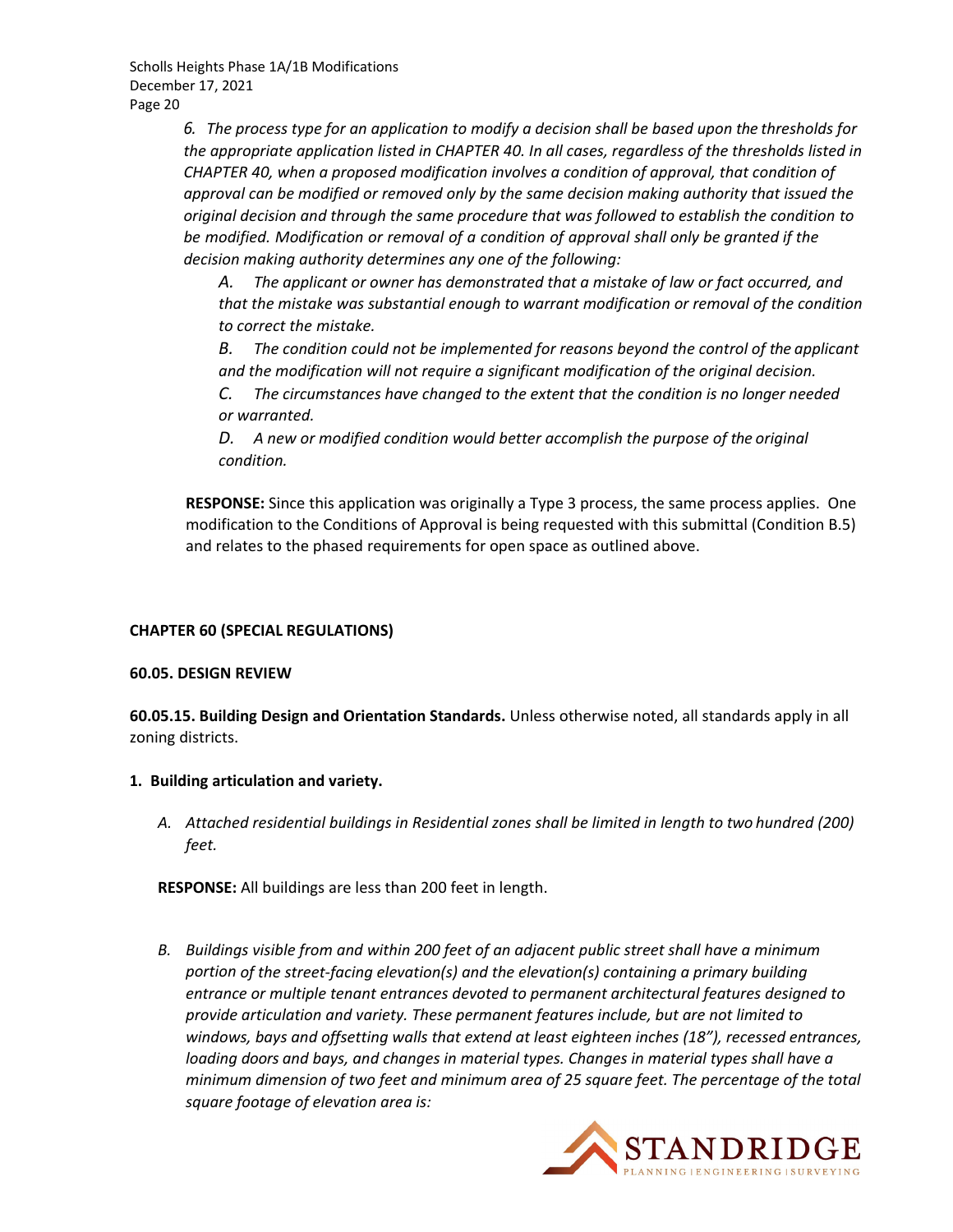*1. Thirty (30) percent in Residential zones, and all uses in Commercial and Multiple Use zones.*

*2. Fifty (50) percent in Commercial zones where glazing isless than thirty five (35) percent pursuant to Section 60.05.15.8.A.3.*

*3. Fifteen (15) percent in Industrial zones. [ORD 4462; January 2008] In Industrial zones, where the principal use of the building is manufacturing, assembly, fabricating, processing, packing, storage, wholesale or distribution activities, the above standards shall apply only to elevations visible from and within 100 feet of an adjacent public street, and elevations that include a primary building entrance or multiple tenant entrances.*

**RESPONSE:** Permanent architectural features including windows, offset walls, recessed entrances, and changes in colors and materials are provided over greater than 30% of all street-facing facades.

- *C. The maximum spacing between permanent architectural features shall be no more than:*
	- *1. Forty (40) feet in Residential zones, and all uses in Commercial and Multiple Use zones.*
	- *2. Sixty (60) feet in Industrial zones.*
	- *3. Fifteen (15) feet in detached residential developments in Multiple Use zones for walls facing streets, common greens, and shared courts.*

**RESPONSE:** As shown on the attached plans, buildings vary in width, with some being greater than 40' in length. Architectural features including windows, balconies, changes in materials, a recessed entrance, and off‐set walls are provided throughout the façades.

*D. In addition to the requirements of Section 60.05.15.1.B. and C., detached and attached residential building elevations facing a street, common green or shared court shall not consist of undifferentiated blank walls greater than 150 square feet in area. Building elevations shall be articulated with architectural features such as windows, dormers, porch details, alcoves, balconies or bays.*

**RESPONSE:** As shown on the attached elevations, elevations facing streets do not contain undifferentiated black walls greater than 150 square feet in area. Architectural features include windows, porches and balconies.

## *2. Roof forms.*

- *A. All sloped roofs exposed to view from adjacent public or private streets and properties shall have a minimum 4/12 pitch.*
- *B. Sloped roofs on residential uses in residential zones and on all uses in multiple use and commercial zones shall have eaves, exclusive of rain gutters, that must project from the building wall at least twelve (12) inches. [ORD 4584; June 2012]*
- C. All roofs with a slope of less than 4/12 pitch shall be articulated with a parapet wall that must

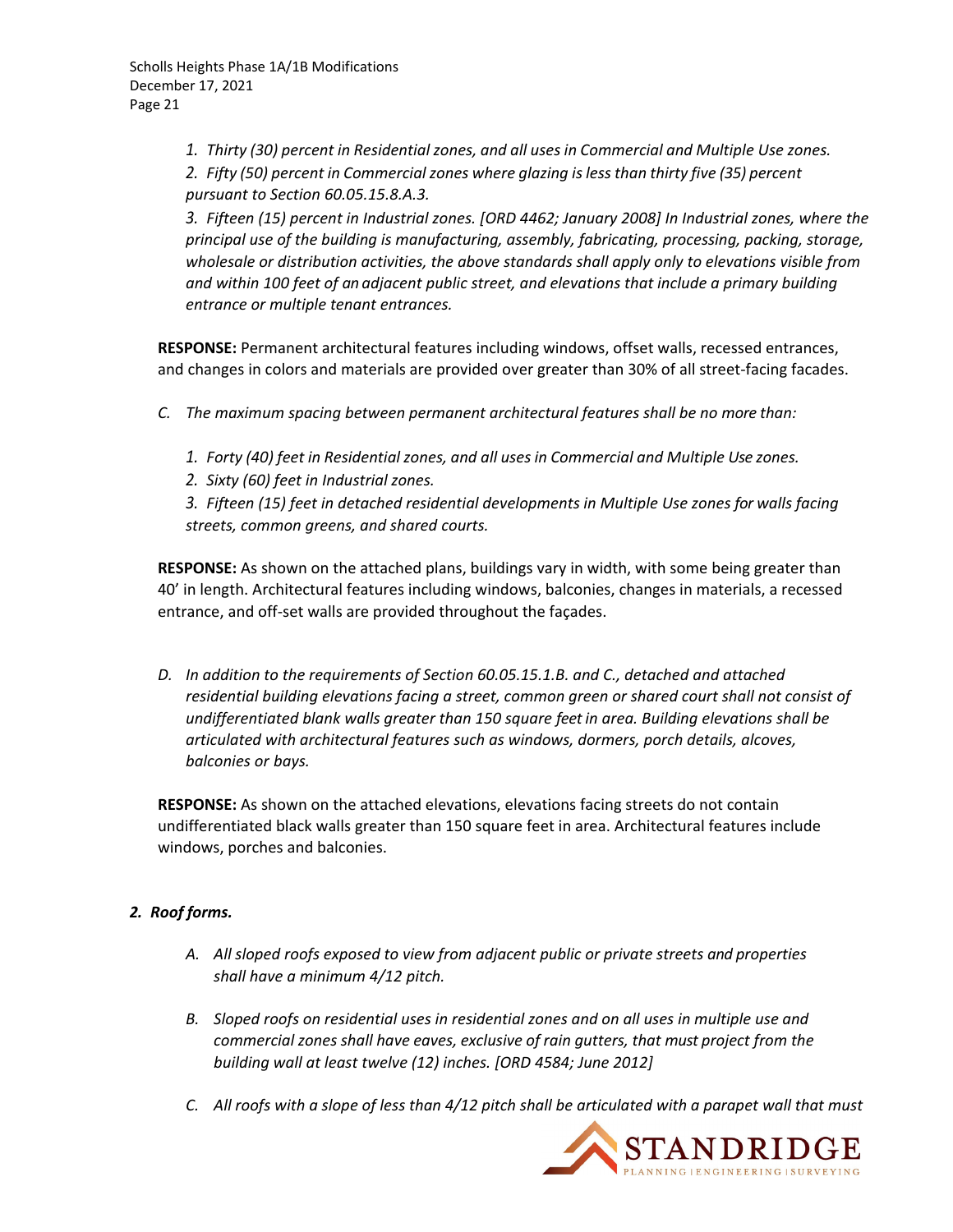> *project vertically above the roof line at least twelve (12) inches or architecturally treated, such as with a decorative cornice.*

- *D. When an addition to an existing structure or a new structure is proposed in an existing development, the roof forms for the new structures shall have similar slope and be constructed of the same materials as existing roofs.*
- *E. Smaller feature roofs are not subject to the standards of this section*

**RESPONSE:** Roof forms include a minimum 4/12 pitch. Eaves will extend at 12" from the building wall.

#### *3. Primary building entrances.*

*A. Primary entrances, which are the main point(s) of entry where the majority of building users will enter and leave, shall be covered, recessed, or treated with a permanent architectural feature in such a way that weather protection is provided. The covered area providing weather protection shall be at least six (6) feet wide and four (4) feet deep.*

**Response:** All primary building entrances contain covered entries meeting this requirement.

#### *4. Exterior building materials.*

*A. For attached residential uses in Residential zones and all residential uses in Multiple Use zones,* a minimum of seventy-five (75) percent of each elevation that is visible from and within 200 feet of *a public street or a public park, public plaza or other public open space, and on elevations that include a primary building entrance or multiple tenant entrances shall be double wall construction.*

**RESPONSE:** Double wall construction is proposed to meet the requirements of the code.

*B. For Conditional Uses in Residential zones and all uses in Commercial and Multiple Use zones (except detached residential uses fronting streets, common greens and shared courts), a maximum* of thirty (30) percent of each elevation that is visible from and within 200 feet of a public street or a *public park, public plaza or other public open space, and on elevations that include a primary building entrance or multiple tenant entrances may be plain, smooth, unfinished concrete, concrete block, plywood and sheet pressboard. The remaining elevation area for all applicable uses in all applicable zones shall be architecturally treated. Appropriate methods of architectural treatment shall include, but are not limited to, scoring, changes in material texture, and the application of other finish materials such as wood, rock, brick or tile wall treatment.*

**RESPONSE:** This standard does not apply

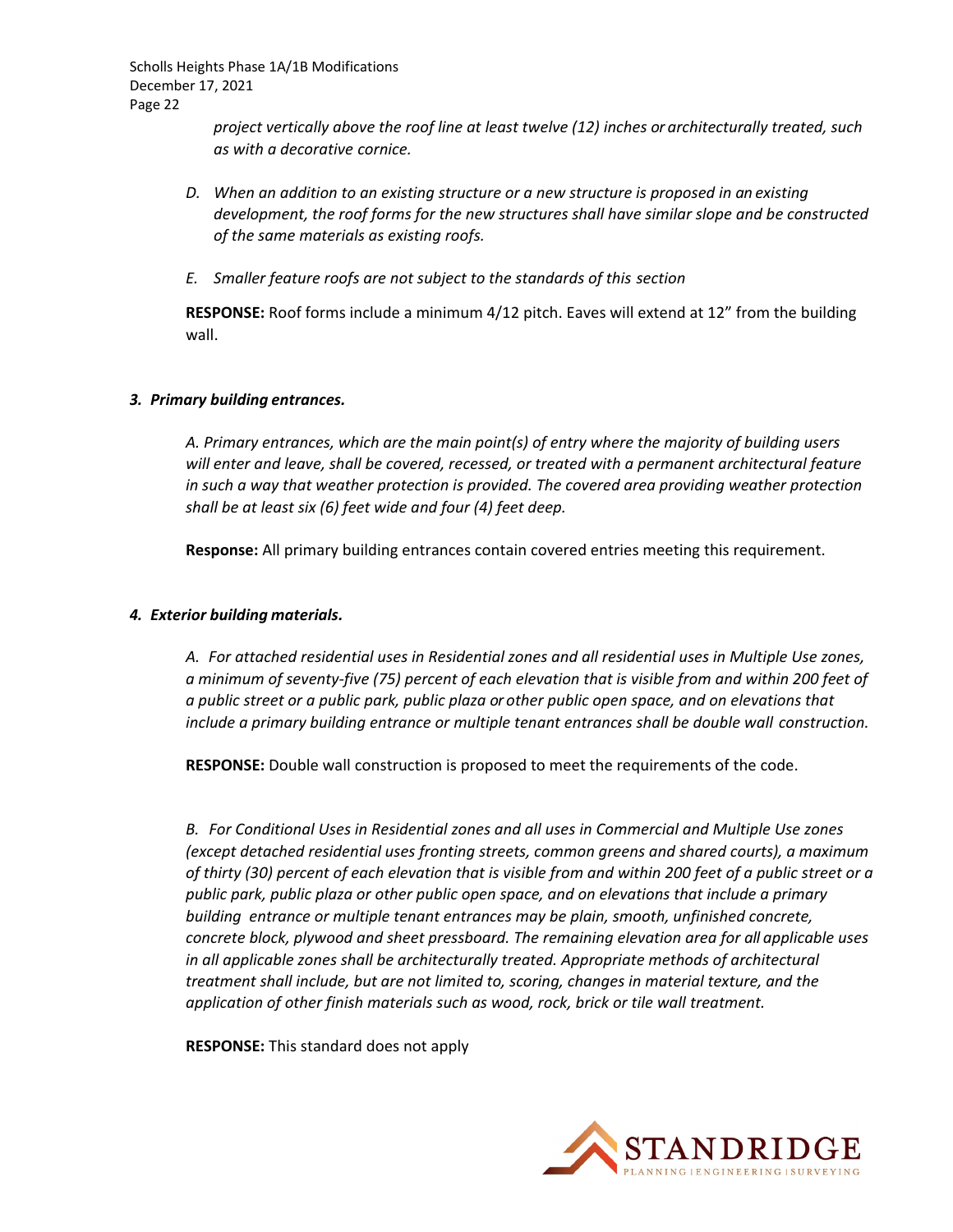> *C. For Conditional Uses in Residential zones and all uses in Commercial and Multiple Use zones, plain, smooth, exposed concrete and concrete block used asfoundation material shall not be more than three (3) feet above the finished grade level adjacent to the foundation wall, unless pigmented, textured, or both. In Industrial districts, foundations may extend up to four (4) feet above the finished grade level.*

**RESPONSE:** This standard does not apply.

#### *5. Roof‐mounted equipment.*

*A. All roof‐mounted equipment shall be screened from view from adjacent streets or adjacent properties in one of the following ways:*

*1. A parapet wall; or*

*2. A screen around the equipment that is made of a primary exterior finish material used on other portions of the building; or*

*3. Setback from the street‐facing elevation such that it is not visible from the public street(s).*

*B. The vertical measuring distance for required screening shall be measured atfive* (5) feet above the finished or existing grade of the property line or public right-of- way abutting *the development site's front yard setback for a distance of one hundred (100) lineal feet measured outward from the development site's front property line. Once the vertical measuring distance is established for the site's front yard, this same vertical measuring distance shall be applied to all sides of the development site's perimeter property lines.*

*C. Solar panels, dishes/antennas, pipes, vents, and chimneys are exempt from thisstandard.*

**RESPONSE:** No roof mounted equipment is proposed.

*6. BuildinglocationandorientationalongstreetsinCommercialandMultipleUse zones.*

**RESPONSE:** This standard is not applicable.

#### *7. Building scale along Major PedestrianRoutes.*

A. The height of any portion of a building at or within 20 feet of the property line as measured *from the finished grade at the property line abutting a Major Pedestrian Route shall be a minimum* of twenty- two (22) feet and a maximum of sixty (60) feet. Building heights greater than sixty (60)

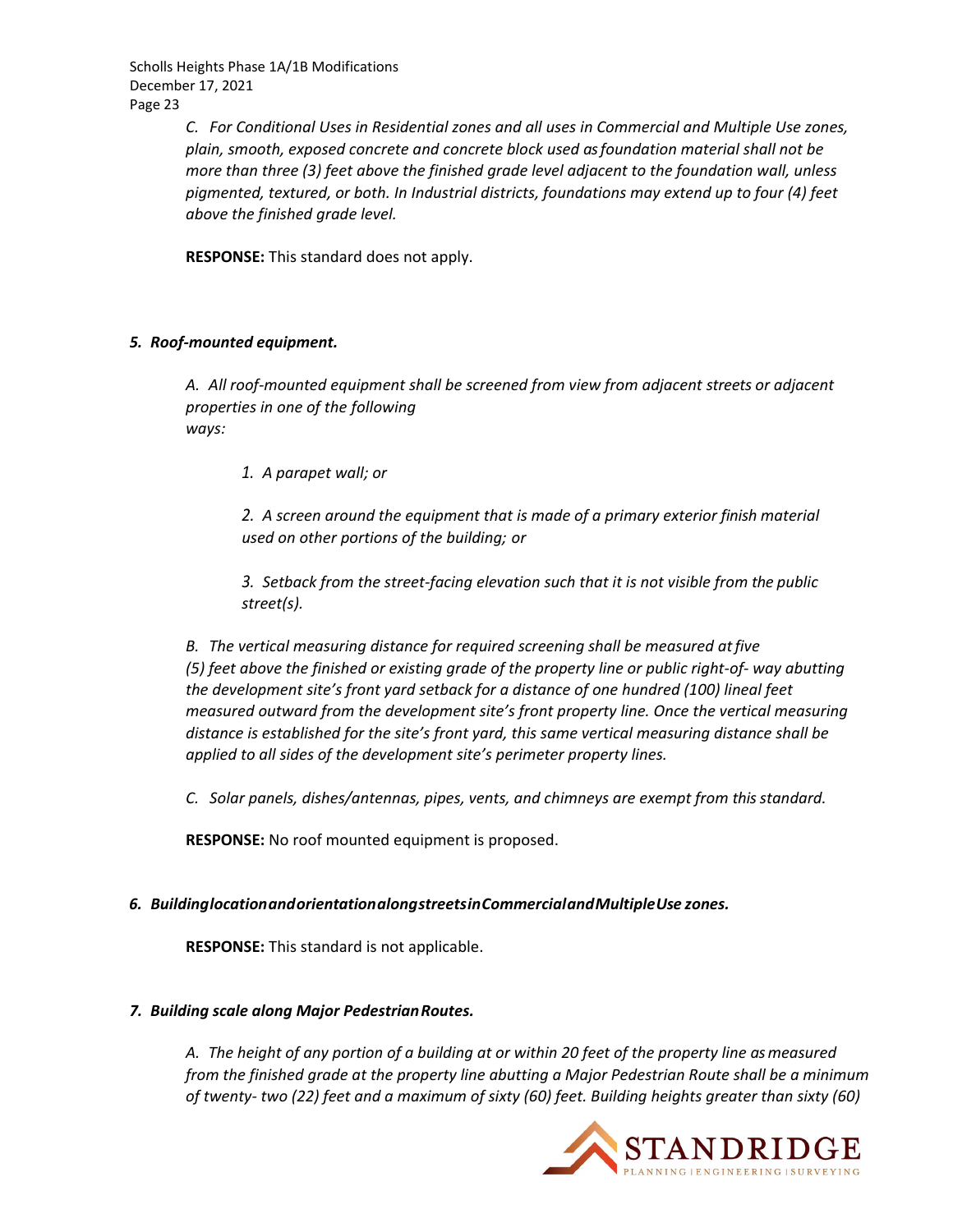> feet are allowed if the portion of a building that is greater than sixty (60) feet in height is at least *twenty (20) feet from the property line that abuts the Major Pedestrian Route. In all cases, building height shall meet the requirement of Section 20.20.50. for the specific zoning district.*

**RESPONSE:** Building heights comply with height standards. The proposed triplex buildings along Tile Flat Road are set back from the right‐of‐way and are 30 feet in height.

*B. Detached residential dwellings are exempt from the minimum height standard in Section 60.05.15.7.A. Building heights shall meet the requirements of Section 20.20.20. for the specific zoning district.*

**RESPONSE:** Not applicable.

*C. The maximum heights specified in Section 20.20.50. shall not be exceeded, unless separately authorized through an adjustment or variance application, or where credits are earned for height increase through Habitat Friendly Development Practices, as described in Section 60.12.40.4.B.2.*

**RESPONSE:** The maximum height is not exceeded.

#### **8.** *Ground floor elevations on commercial and multiple use buildings.*

*Except those used exclusively for residential use, ground floor elevations visible from and within 200 feet* of a public street, Major Pedestrian Route, or a public park, public plaza or other public open space, and *elevations that include a primary building entrance or multiple tenant entrances, shall have the following minimum percent of the ground floor elevation area permanently treated with windows, display areas or glass doorway openings.*

**RESPONSE:** Not applicable

*A. Except those used exclusively for residential use, ground floor elevations that are located on a Major Pedestrian Route, sidewalk, or other space where pedestrians are allowed to walk shall provide weather protection to the following minimum percent of the length of those elevations.*

**RESPONSE:** Not applicable.

**60.05.20. Circulation and Parking Design Standards.** Unless otherwise noted, all *standards apply in all zoning districts.*

#### *1. Connections to the public streetsystem.*

*A. Pedestrian, bicycle, and motor vehicle connections shall be provided between the on‐site circulation system and adjacent existing and planned streets as specified in Tables 6.1 through 6.6*

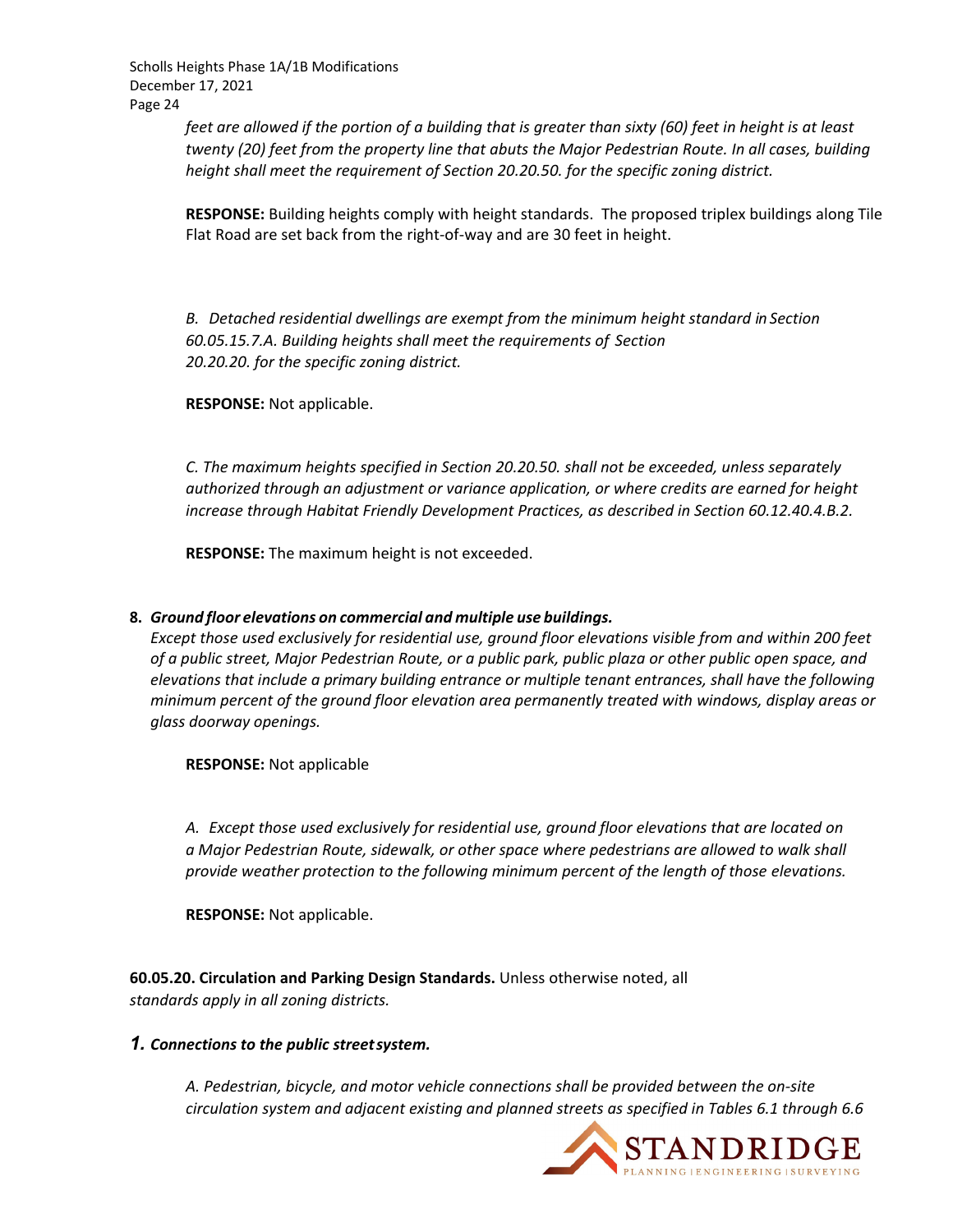*and Figures 6.1 through 6.23 of the Comprehensive Plan Transportation Element.*

**Response:** No changes to the circulation system are proposed beyond that approved with the PUD.

#### *2. Loading areas,solid waste facilities and similarimprovements.*

*A. All on‐site service areas, outdoor storage areas, waste storage, disposal facilities, recycling containers, transformer and utility vaults and similar activities shall be located in an area not visible from a public street, or shall be fully screened from view from a public street.*

**RESPONSE:** The disposal and recycling containers are located within the garage areas out of sight from the street and will be rolled out on pickup day.

*B. Except for manufacturing, assembly, fabricating, processing, packing, storage and wholesale and distribution activities which are the principle use of a building in Industrial districts, all loading* docks and loading zones shall be located in an area not visible from a public street, or shall be fully *screened from view from a public street.*

*RESPONSE: No loading dock or loading zone is proposed.*

*C. Screening from public view for service areas, loading docks, loading zones and outdoor storage areas, waste storage, disposal facilities, recycling containers, transformer and utility vaults and similar activities shall be fully sight‐obscuring, shall be constructed a minimum of one foot higher than the feature to be screened, and shall be accomplished by one or more of the following methods:*

*1. Solid screen wall constructed of primary exterior finish materials utilized on primary buildings,*

*2. Solid hedge wall with a minimum of ninety‐five (95) percent opacity within two (2) years.*

*3. Solid wood fence*

**RESPONSE:** The recycling and waste containers are located in the buildings and fully screened.

*D. Screening from public view by chain‐link fence with or without slats is prohibited.*

**RESPONSE:** The recycling and waste containers are located in the building, there are no outside storage areas.

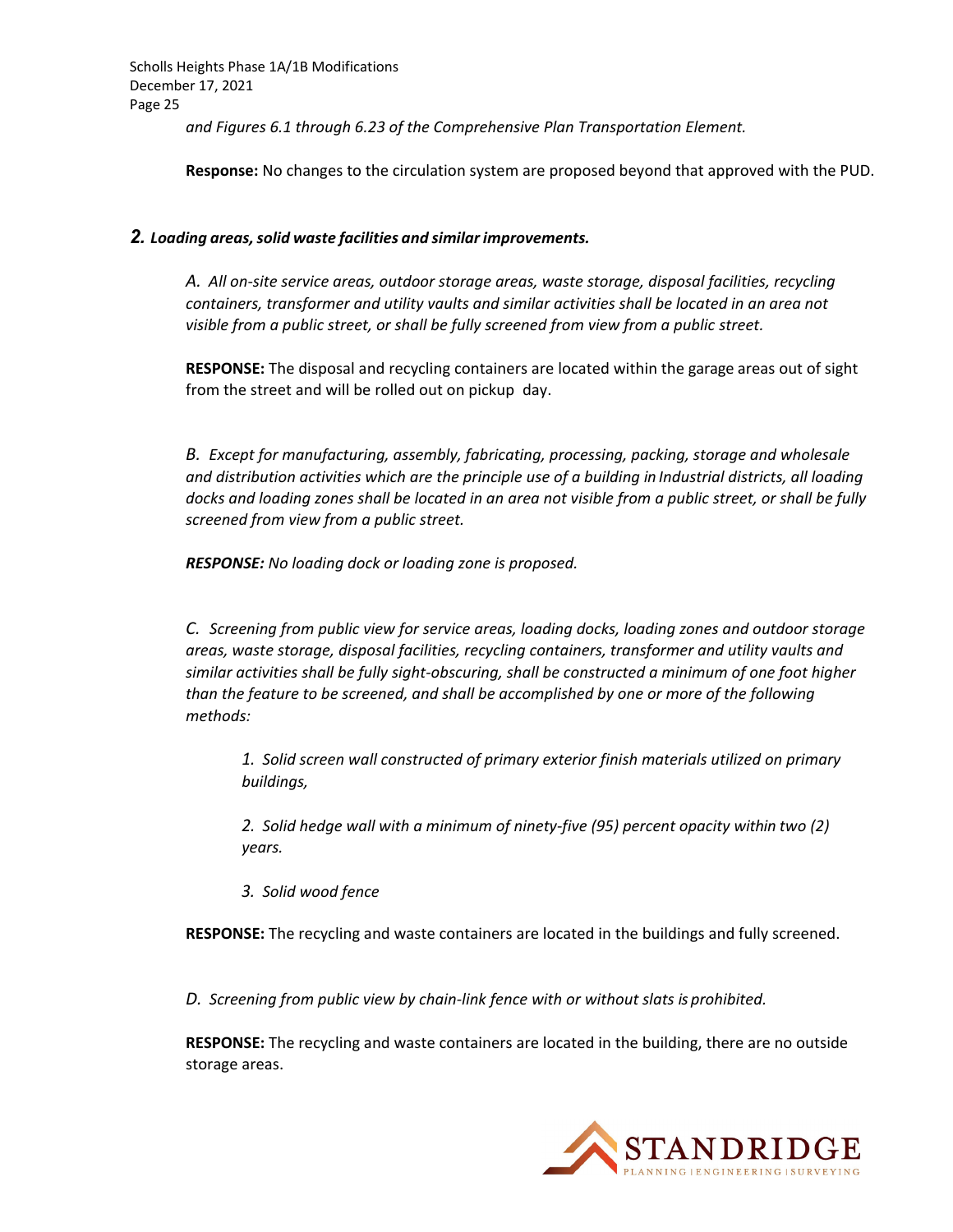#### *3. Pedestrian circulation.*

*A. Pedestrian connections shall be provided that link to adjacent existing and planned pedestrian facilities as specified in Tables 6.1 through 6.6 and Figures 6.1 through 6.23 of the Comprehensive Plan Transportation Element, and to the abutting public street system and on‐site buildings, parking areas, and other facilities where pedestrian access is desired. Pedestrian connections shall be provided except when one or more of the following conditions exist:*

*1. Where physical or topographic conditions, such as a grade change of ten (10) feet or more at a property line to an adjacent pedestrian facility, make connections impractical,* 

*2. Where uses including manufacturing, assembly, fabricating, processing, packing, storage and wholesale and distribution activities which are the principle use of a building in Industrial districts occur,*

*3. Where on‐site activities such as movement of trucks, forklifts, and other large equipment would present potential conflicts with pedestrians, or*

*4. Where buildings or other existing development on adjacent lands physically preclude a connection now or in the future.*

**RESPONSE:** No change to pedestrian circulation is proposed beyond that approved with the Scholls Heights PUD.

*B. A reasonably direct walkway connection is required between primary entrances, which are the main point(s) of entry where the majority of building users will enter and leave, and public and private streets, transit stops, and other pedestrian destinations.*

**RESPONSE:** Each primary building entrance directly connects with the street system.

C. A reasonably direct pedestrian walkway into a site shall be provided for every 300 feet of street *frontage or for every eight aisles of vehicle parking if parking is located between the building and the street. A reasonably direct walkway shall also be provided to any access way abutting the site. This standard may be waived when topographic conditions, man‐made features, natural areas, etc. preclude walkway extensions to adjacent properties.*

**RESPONSE:** Direct pedestrian walkways are provided from building entrances to the street system.

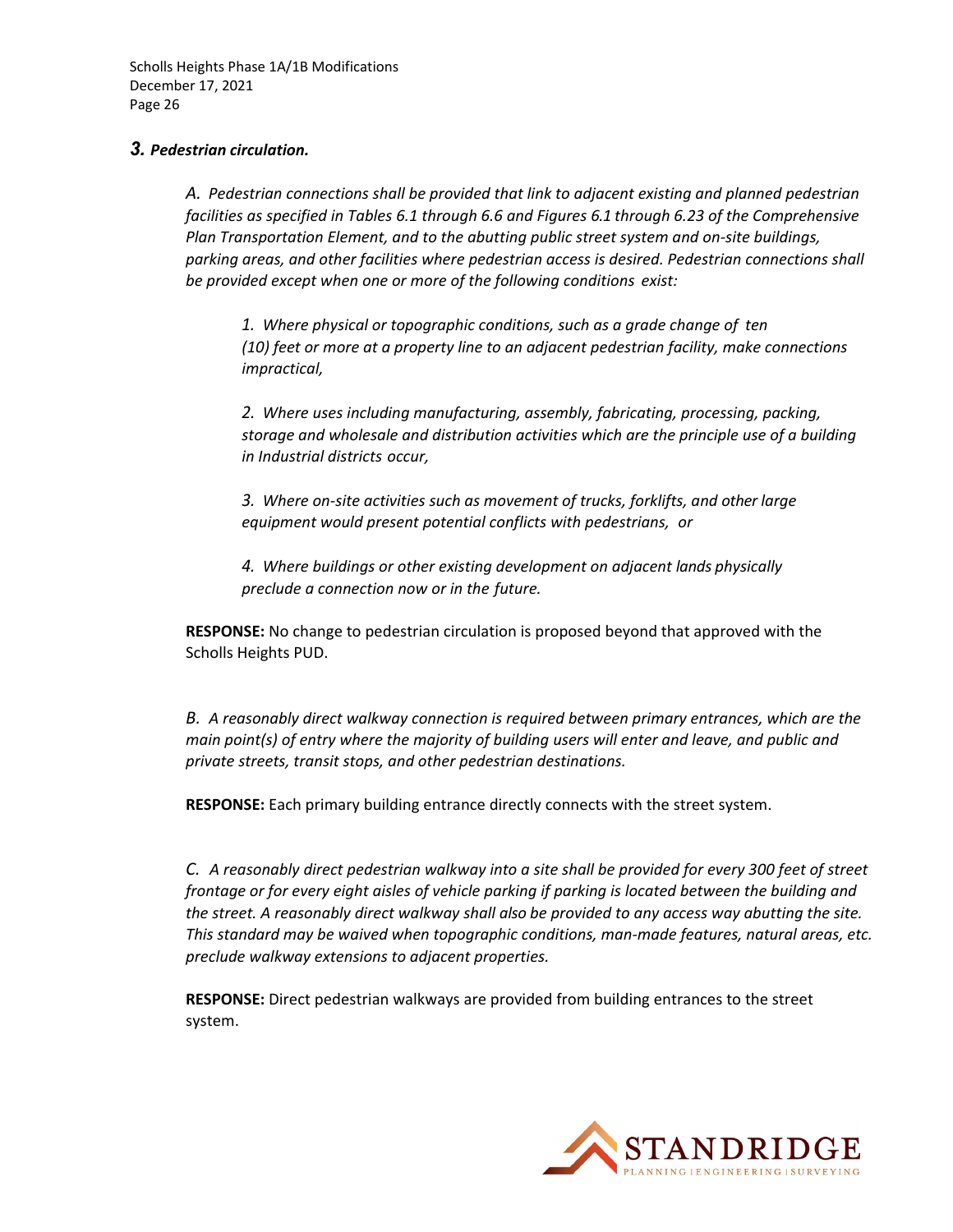*D. Pedestrian connections through parking lots shall be physically separated from adjacent vehicle parking and parallel vehicle traffic through the use of curbs, landscaping, trees, and lighting, if not otherwise provided in the parking lot design.*

**RESPONSE:** No changes to the pedestrian circulation system are proposed beyond that approved with the PUD.

*E. Where pedestrian connections cross driveways or vehicular access aisles a continuous walkway shall be provided, and shall be composed of a different paving material than the primary on‐site paving material.*

**RESPONSE:** No changes to pedestrian circulation are proposed beyond that approved with the PUD.

*F. Pedestrian walkways shall have a minimum of five (5) foot wide unobstructed clearance and shall be paved with scored concrete or modular paving materials. In the event that the Americans with Disabilities Act (ADA) contains stricter standards for any pedestrian walkway, the ADA standards shall apply.*

*Response: Pedestrian walkways comply with ADA requirements.*

## *4. Street frontages and parking areas.*

*A. Surface parking areas abutting a public street shall provide perimeter parking lot landscaping which meets one of the following standards:*

A. A minimum six (6)-foot wide planting strip between the right-of-way and the parking *area. Pedestrian walkways and vehicular driveways may cross the planting strip. Trees shall be planted at a minimum 2 1/2 inch caliper at amaximum of thirty (30) feet on center. Planting strips shall be planted with an evergreen hedge that will provide a 30‐inch high screen and fifty (50) percent opacity within two years. The maximum height shall be maintained at no more than thirty‐six (36) inches. Areas not covered by trees or hedge shall be landscaped with live ground cover. Bumper overhangs which intrude into the planting strip shall not impact required trees or hedge; or*

*B. Asolidwall orfence 30 to 36 inchesin height parallelto and not nearer thanfour(4) feetfromthe right‐of‐way line.Theareabetweenthewallor fenceandthestreetline shallbewalkwaysandvehiculardrivewaysmay cross the wall orfence.*

**RESPONSE:** No surface parking area abuts a public street, therefore this standard does not apply.

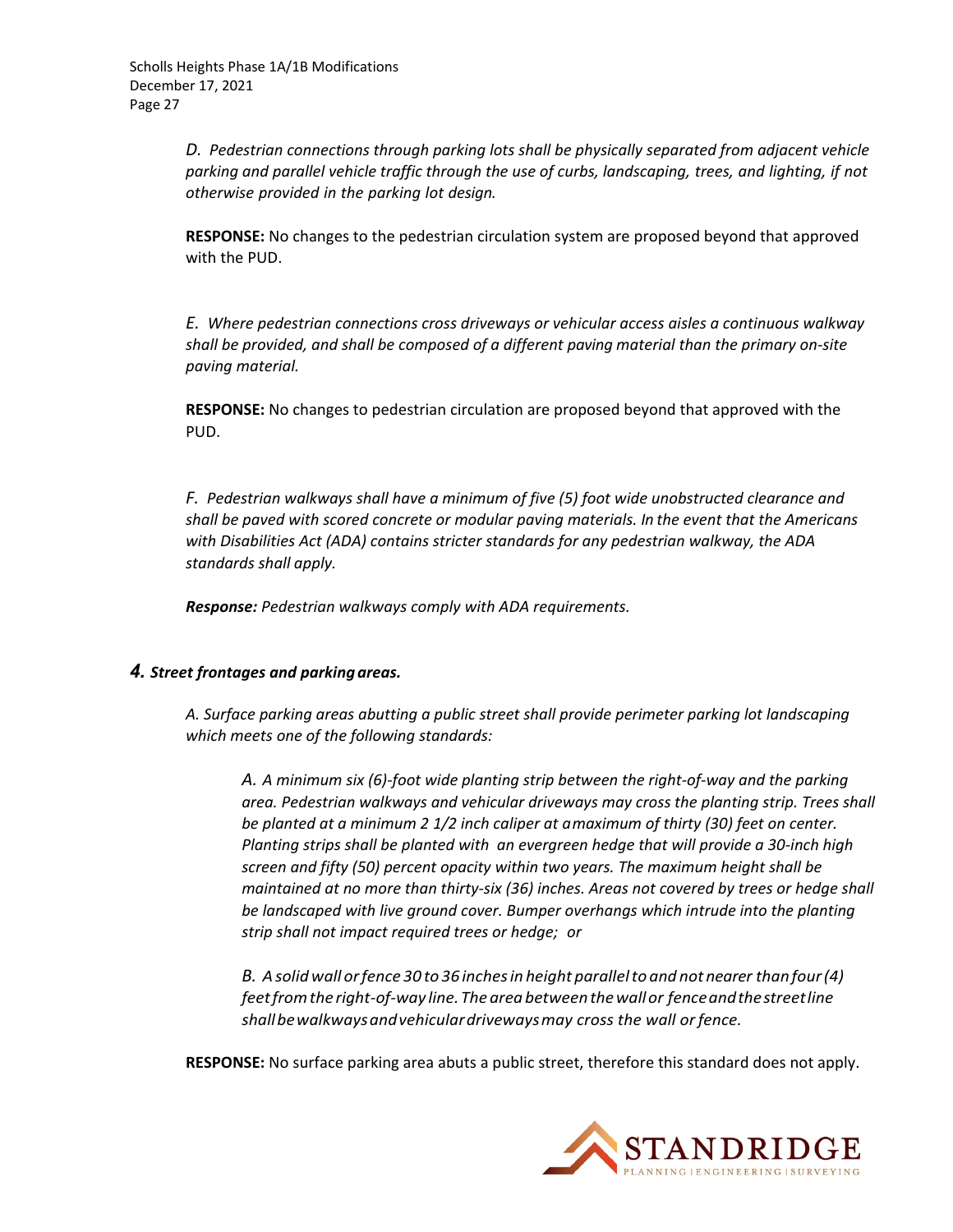#### *5. Parking area landscaping.*

*A. Landscaped planter islands shall be required according to the following:*

*1. Residential usesin residentialzones, one for every eight (8) contiguous parking spaces.*

*2. All uses in Commercial and Multiple Use zones, one for every ten (10) contiguous parking spaces.*

*3. All Conditional Uses in Residential zones one for every twelve (12) contiguous parking spaces.*

*4. All uses in Employment / Industrial zones, one for every twelve (12) contiguous parking spaces.*

**RESPONSE:** No changes to parking areas are proposed.

B. The island shall have a minimum area of 70 square feet, and a minimum width of 6 feet, and *shall be curbed to protect landscaping. The landscaped island shall be planted with a tree having a* minimum mature height of 20 feet. If a pole-mounted light is proposed to be installed within a *landscaped planter island, and an applicant demonstrates that there is a physical conflict for siting the tree and the pole‐mounted light together, the decision‐making authority may waive the* planting of the tree, provided that at least seventy-five (75) percent of the required islands contain *trees. Landscaped planter islands shall be evenly spaced throughout the parking area.*

**RESPONSE:** No landscape islands are required.

*C. Linear raised sidewalks and walkways within the parking area connecting the parking spaces and on‐site building(s) may be counted towards the total required number of landscaped islands, provided that all of the following is met:*

*1. Trees are spaced a maximum of 30 feet on center on a minimum of one side of the sidewalk.*

*2. The minimum unobstructed sidewalk width is five feet.*

*3. The sidewalk is separated from the parking area by curbs, bollards, or other means on both sides.*

*4. Trees are located in planting area with groundcover or planted in covered tree wells.*

*5. Trees within the linear sidewalk area shall constitute no more than 50 percent of the total required number of trees within required landscaped planter islands. All*

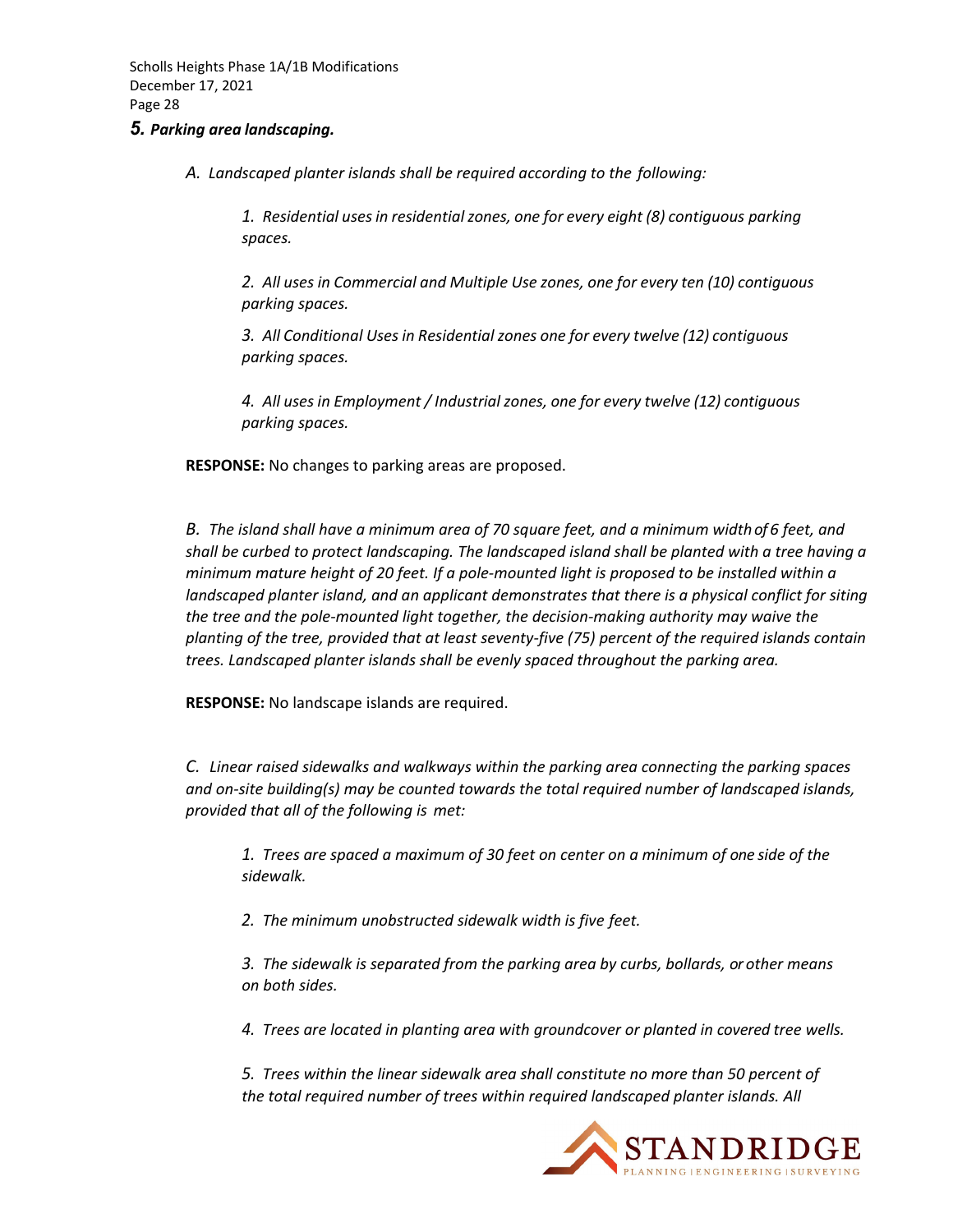*remaining required trees shall be located within landscaped planter islands.*

**RESPONSE:** No linear raised sidewalk is proposed, therefore this standard does not apply.

*D. Trees planted within required landscaped planter islands or the linear sidewalk shall be of a type and species identified by the City of Beaverton Street Tree List or an alternative approved by the City Arborist.*

**RESPONSE:** No planter islands or linear sidewalks are proposed beyond the original approval, therefore this standard does not apply.

#### *60.05.25. Landscape, Open Space and Natural Areas Design Standards.*

*3. Minimum landscape requirements for residential developments consisting of eight (8) or more units of Attached Housing or Compact Detached Housing.*

*A. Common open space shall consist of active, passive, or both open space areas, and shall be provided as follows:*

*1. A minimum of 15% of the gross site area shall be landscaped as defined in Section 60.05.25.4.*

*2. For developments that are part of a Planned Unit Development, provisions of Section 60.35.15.4. shall apply.*

**RESPONSE:** The minimum landscape requirements have been met as part of the overall previously approved Planned Unit Development. No reduction is proposed.

*4. Additional minimum landscape requirements for Attached Housing and Compact Detached Housing.*

*A. All front yard areas and all required open space areas not occupied by structures, walkways, driveways, plazas or parking spaces shall be landscaped.*

**RESPONSE:** As shown on the attached landscape plans, all front yard areas not otherwise occupied are to be landscaped.

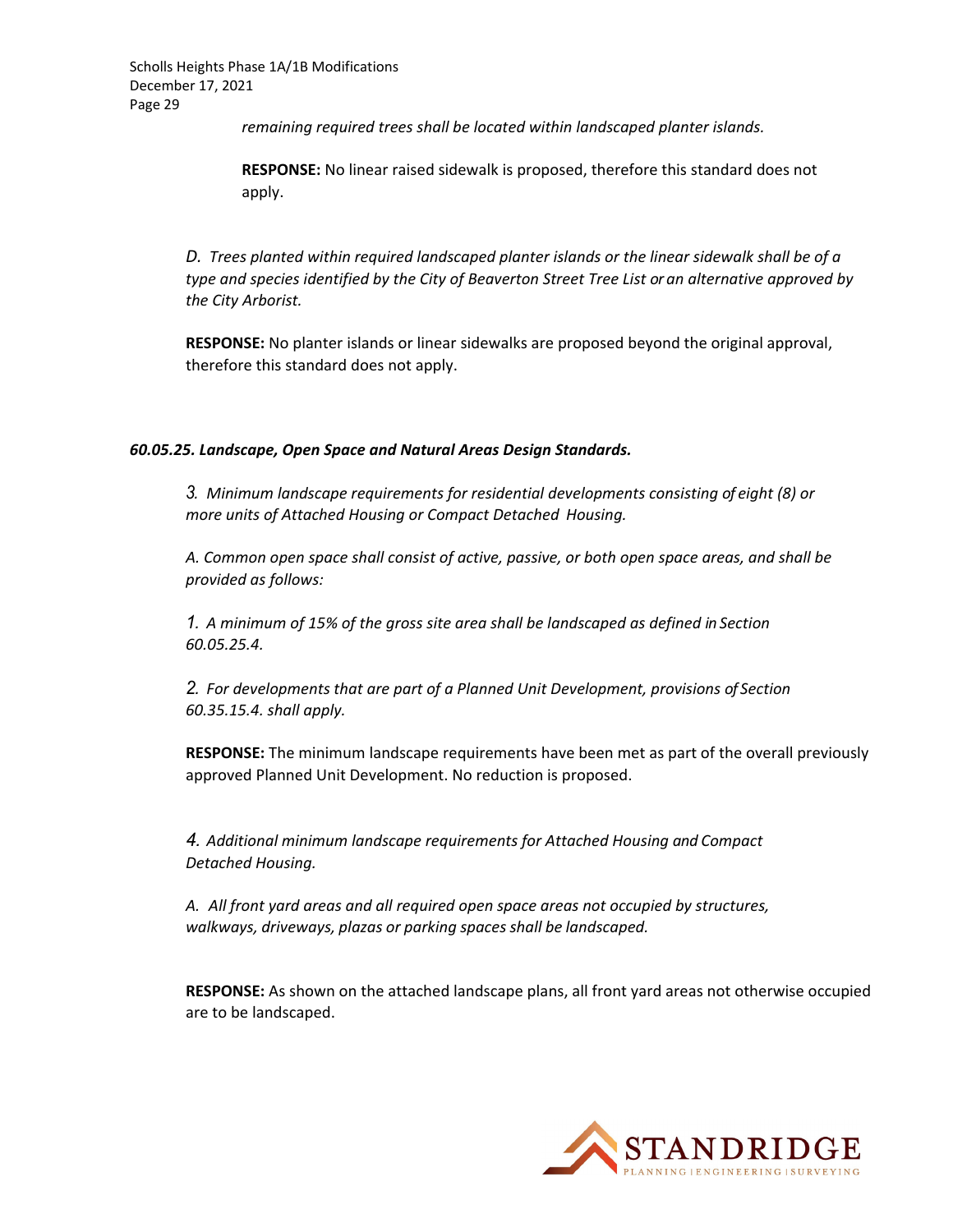> *B. Landscaping shall include live plants or landscape features such as fountains, ponds or other landscape elements. Bare gravel, rock, bark and similar materials are not a substitute for plant cover, and shall be limited to no more than twenty‐five (25) percent of the landscape area.*

**RESPONSE:** Live plants will be used for all landscaped areas.

*C. For the purposes of this Section, vehicular circulation areas and parking areas, unless provided as part of a shared court, shall not be considered landscape area.*

**RESPONSE:** Vehicular circulation and parking areas are not considered landscaped area.

*D. All street‐facing building elevations shall have landscaping along their foundation, excluding* buildings that are placed at the property line or setback less than 12-inches from the property line. *When a porch obstructs a foundation, landscaping shall be installed along the outer edge of the porch. This landscaping requirement shall not apply to portions of the building facade that provide access for pedestrians or vehicles to the building, or for plazas adjacent to the building. The foundation landscaping shall meet the following minimum standards*

*1. The landscaped area shall be at least three (3) feet wide; and,*

*2. For every three (3) lineal feet of foundation, an evergreen shrub having aminimum mature height of twenty‐four (24) inches shall be planted; and,*

*3. Groundcover plants shall be planted in the remainder of the landscaped area.*

**RESPONSE:** All street‐facing facades have a 3' landscaped area along the foundation that includes shrubs and groundcover. Evergreen shrubs are located at least every three lineal feet, accented with larger deciduous shrubs and trees.

Groundcover is provided throughout the remainder of the landscaped area.

*E. The following minimum planting requirements for required landscaped areas shall be complied with. These requirements shall be used to calculate the total number of trees and shrubs to be included within the required landscape area:*

*1. One (1) tree shall be provided for every eight hundred (800) square feet of required landscaped area. Evergreen trees shall have a minimum planting heightofsix (6) feet. Deciduous trees shall have a minimum caliper of 1.5 inches at time of planting.*

*2. One (1) evergreen shrub having a minimum mature height of forty‐eight(48) inches shall be provided for every four hundred (400) square feet of required landscaped area.*

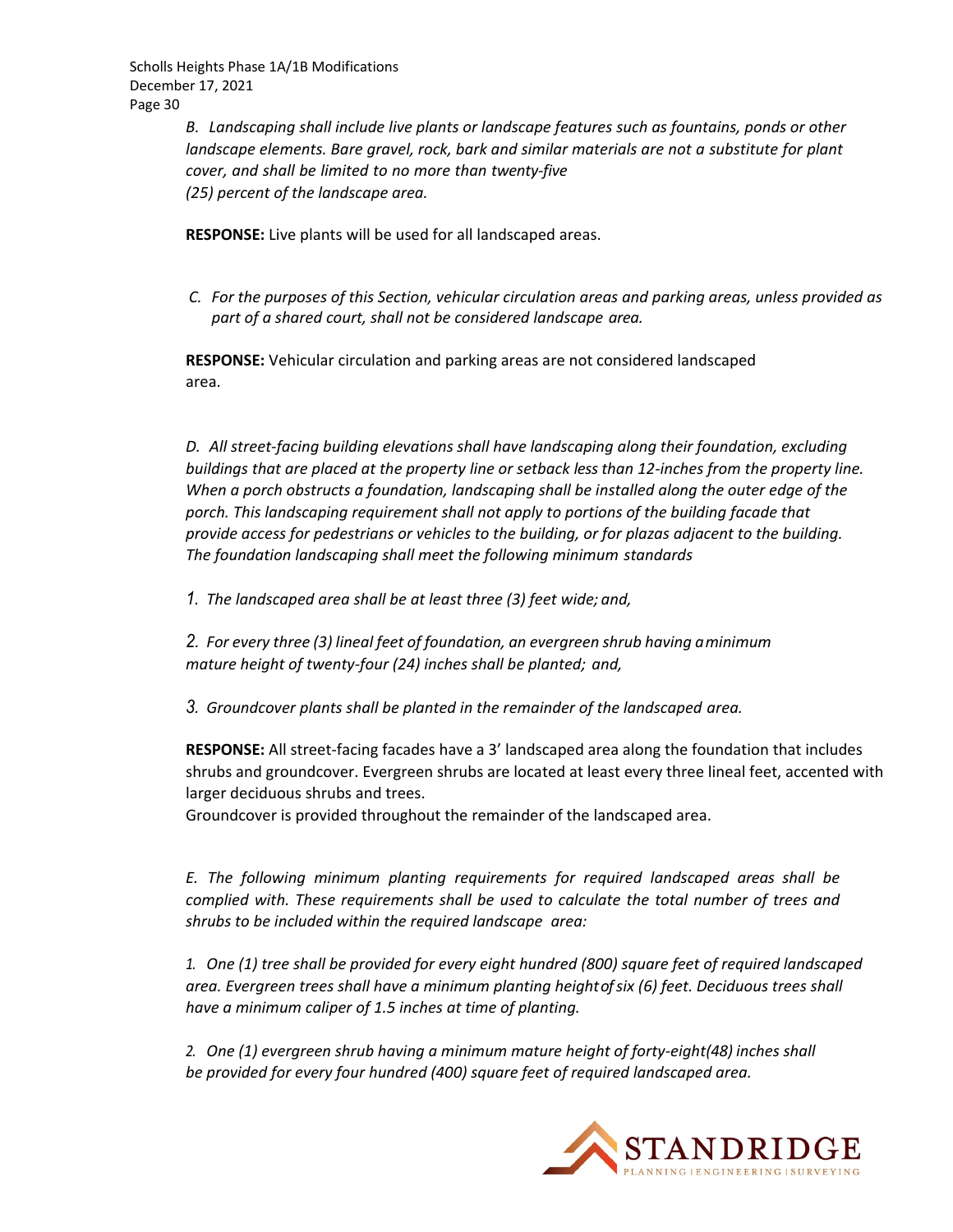> 3. Live ground cover consisting of low-height plants, or shrubs, or grass shall be planted in the *portion of the landscaped area not occupied by trees or evergreen shrubs. Bare gravel, rock, bark or other similar materials may be used, but are not a substitute for ground cover plantings, and shall be limited to no more than twenty‐ five (25) percent of the required landscape area.*

> **RESPONSE:** No reduction in the landscape or open space area approved with the Planned Unit Development is proposed. These areas will continue to have trees, shrubs and ground cover.

*F. A hard surface pedestrian plaza or combined hard surface and soft surface pedestrian plaza, if proposed shall be counted towards meeting the minimum landscaping requirement, provided that* the hard-surface portion of the plaza shall not exceed twenty-five (25) percent of the minimum *landscaping requirement. When a shared court is utilized in a residential development in a Multiple Use zone, hard surface areas shall not exceed seventy‐five (75) percent of the minimum landscaping requirement. A hard surface area shall be comprised of the following:*

*1. Brick pavers, or stone, scored, or colored concrete; and,*

*2. One (1) tree having a minimum mature height of twenty (20) feet for every three hundred (300) square feet of plaza square footage; and,*

*3. Street furniture including but not limited to benches, tables, chairs, and trash receptacles; and,*

*4. Pedestrian scale lighting consistent with the City's Technical Lighting Standards.*

**RESPONSE:** No hard surface plaza is proposed, therefore these standards do not apply.

8. Retaining walls. Retaining walls greater than six (6) feet in height or longer than fifty (50) lineal *feet…*

**RESPONSE:** No new retaining walls are proposed, therefore this criterion does not apply.

#### *13. Landscape buffering and screening.*

**RESPONSE:** This standard states that it is applicable to property lines between zoning districts. The limits of the subject modifications are surrounded by other areas of Planned Unit Development approvals, therefore the buffering standards should not be applicable.

*60.05.30. LightingDesign Standards.Unless otherwise noted, allstandards apply in allzoning districts.*

#### *1. Adequate on‐site lighting and minimal glare on adjoining properties.*

*A. Lighting shall be provided at lighting levels for development and redevelopment in all zoning districts consistent with the City's Technical Lighting Standards.*

*B. Lighting shall be provided in vehicular circulation areas and pedestrian circulation areas.*

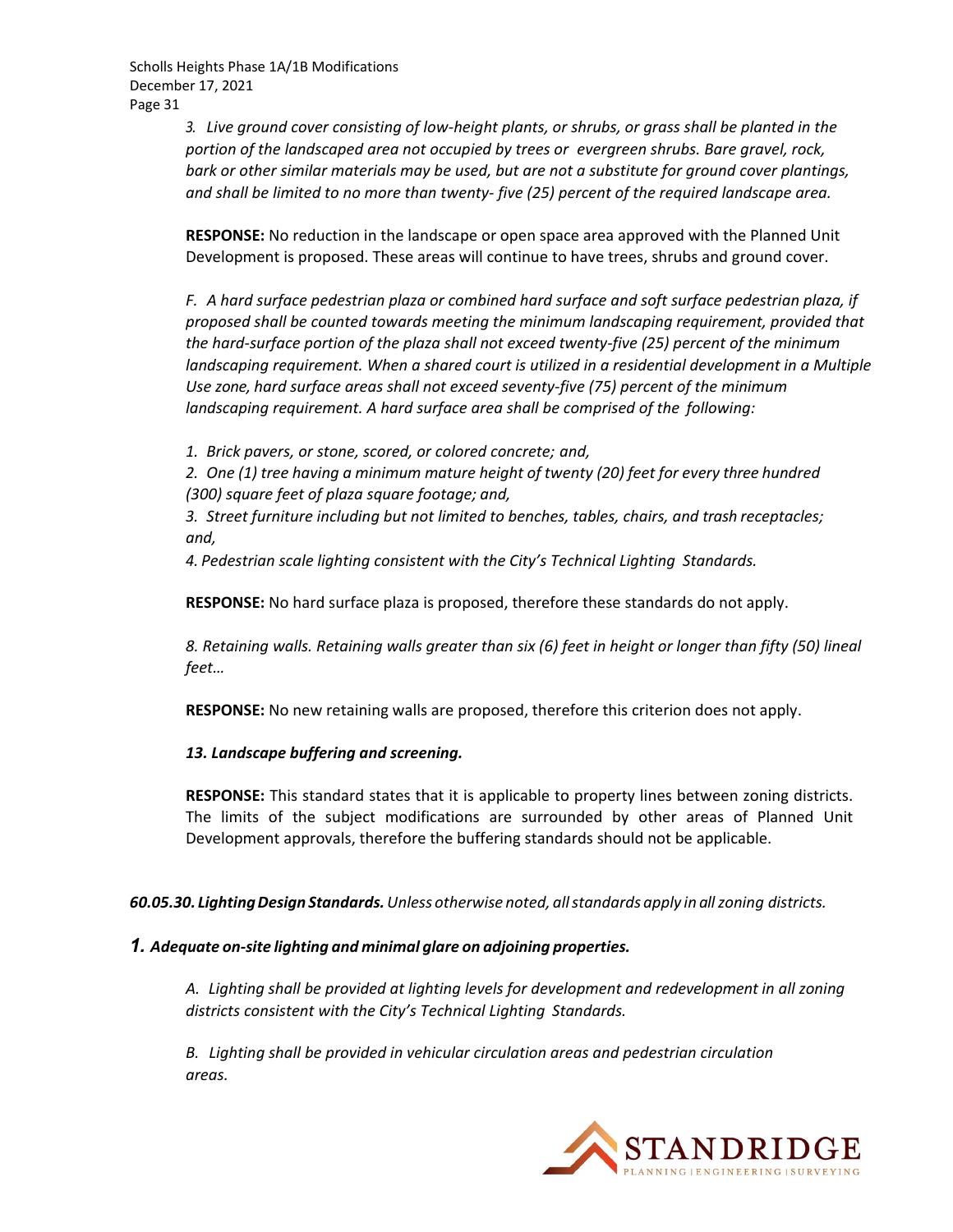*C. Lighting shall be provided in pedestrian plazas, if any developed.*

*D. Lighting shall be provided at building entrances.*

*E. Canopy lightingshall be recessedso thatthe bulborlensis not visible fromapublic right‐of‐ way.*

**RESPONSE:** Lighting will be provided in accordance with the city's standards. Lighting is provided for the drive aisle, parking, and at the building entrance. All lighting will be shielded to prohibit trespass on adjoining properties beyond the city standard of 0.5 foot-candles. See the photometric analysis provided in the plans.

#### *2. Pedestrian‐scale on‐site lighting.*

*A. Pole‐mounted Luminaires shall comply with the City's Technical Lighting Standards, and shall not exceed a maximum of:*

*1. Fifteen (15) feet in height for on‐site pedestrian paths of travel.*

*2. Twenty (20) feet in height for on‐site vehicular circulation areas forresidential uses in Residential zoning districts.*

*3. Thirty (30) feet in height for on‐site vehicular circulation areas in non‐ residential zoning districts.*

*4. Fifteen (15) feet for the top deck of non‐covered parking structures.*

*5. The height of the poles for on‐site pedestrian ways and onsite vehicular circulation areas shall be measured from the site's finished grade.*

*6. The height of the poles on the top deck of non‐covered parking structures shall be measured from the finished floor elevation off the top deck.*

*7. The poles and bases for pole‐mounted luminaires shall be finished or painted a non‐reflective color.*

*B. Non‐pole‐mounted luminaires shall comply with the City's Technical Lighting Standards.*

*C. Lighted bollards when used to delineate on‐site pedestrian and bicycle pathways shall have a maximum height of forty‐eight (48) inches.*

**RESPONSE:** Pedestrian‐scale lighting is provided on the shared walks from the buildings and meets the mounting height requirement of 15 feet.

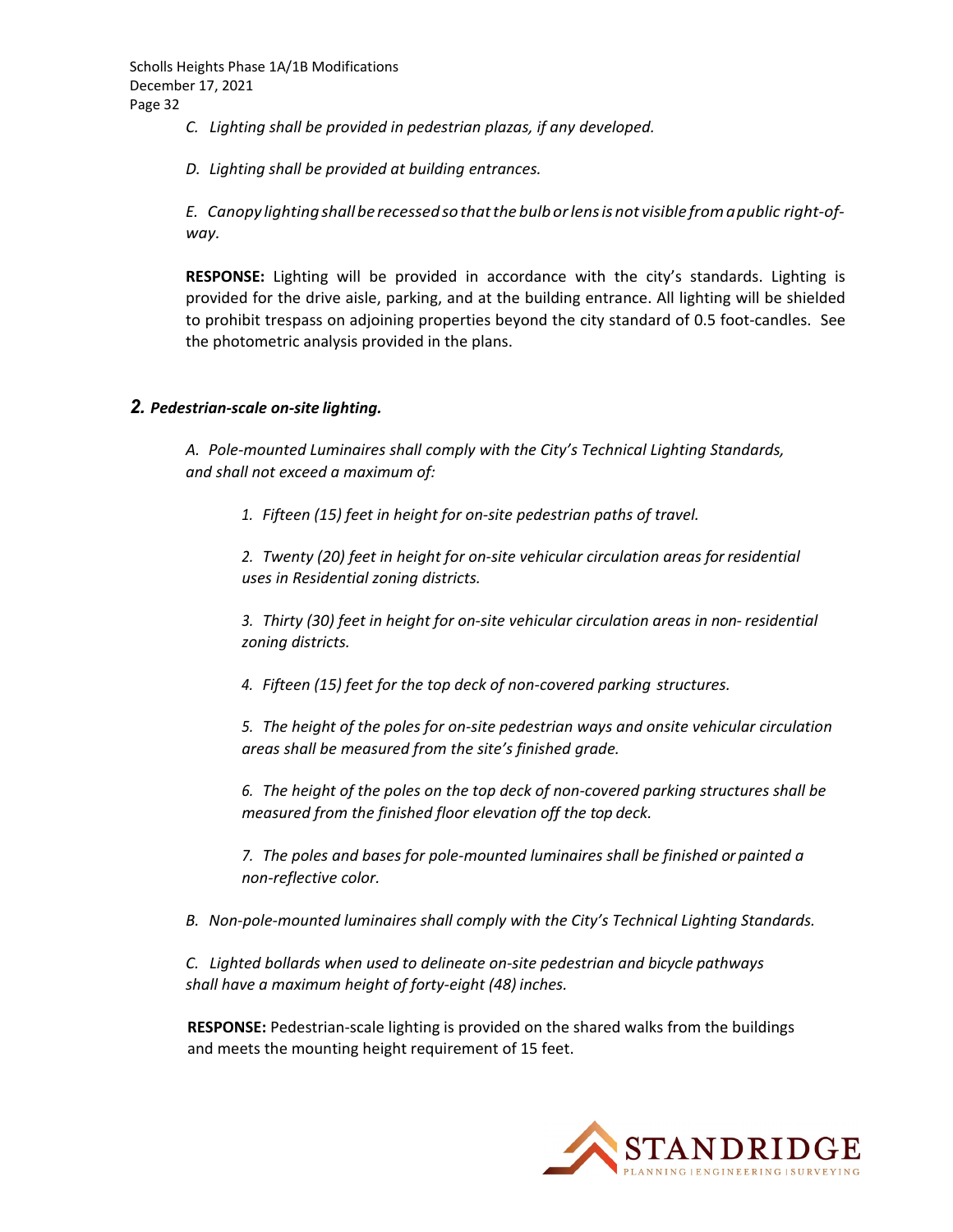#### *60.15 LAND DIVISION STANDARDS*

#### *60.15.10. GRADING STANDARDS.*

*2. Exemptions. The following improvements will be exempted from the on‐site surface contour grading standards specified in Section 60.15.10.3.*

- *A. Public right‐of‐way road improvements such as new streets, street widening, sidewalks, and similar related improvements.*
- *B. Storm water detention facilities subject to review and approval of the City Engineer.*
- C. On-site grading where the grading will take place adjacent to an existing public street right-ofway, and will result in a finished grade that is below the elevation of the subject public street right*of‐way, provided such grading is subject to approval of the City Engineer, who may require appropriate erosion and sediment control measures.*

3. On-site surface contouring. When a grading site is within twenty-five feet of a property line within or *abutting any residentially zoned property, the onsite surface contours shall observe the following:*

*A. 0 to 5 feet from the property line: Maximum of two foot slope differential from existing or finished elevation of abutting property, whichever is applicable.*

**RESPONSE:** Very minor grading is proposed for the future housing sites. As shown on the attached plans, slope differential between adjacent lots will be less than two feet, and less than 0.5 feet in most cases.

#### *60.30. OFF‐STREET PARKING.*

*60.30.05. Off‐Street Parking Requirements. Parking spaces shall be provided and satisfactorily maintained* by the owner of the property for each building or use which is erected, enlarged, altered, or maintained in *accordance with the requirements of Sections 60.30.05. to 60.30.20.*

*1. Availability. Required parking spacesshall be available for parking operable passenger automobiles and bicycles of residents, customers, patrons and employees and shall not be used for storage of vehicles or materials or for parking of trucks used in conducting the business or use.*

**RESPONSE:** Parking will be for serviceable vehicles and not storage.

*2. Vehicle Parking. Vehicle parking shall be required for all development proposed for approval after November 6, 1996 unless otherwise exempted by this ordinance. The number of required vehicle parking spaces shall be provided according to Section 60.30.10.5.*

**RESPONSE:** Parking will be provided for each unit within garages.

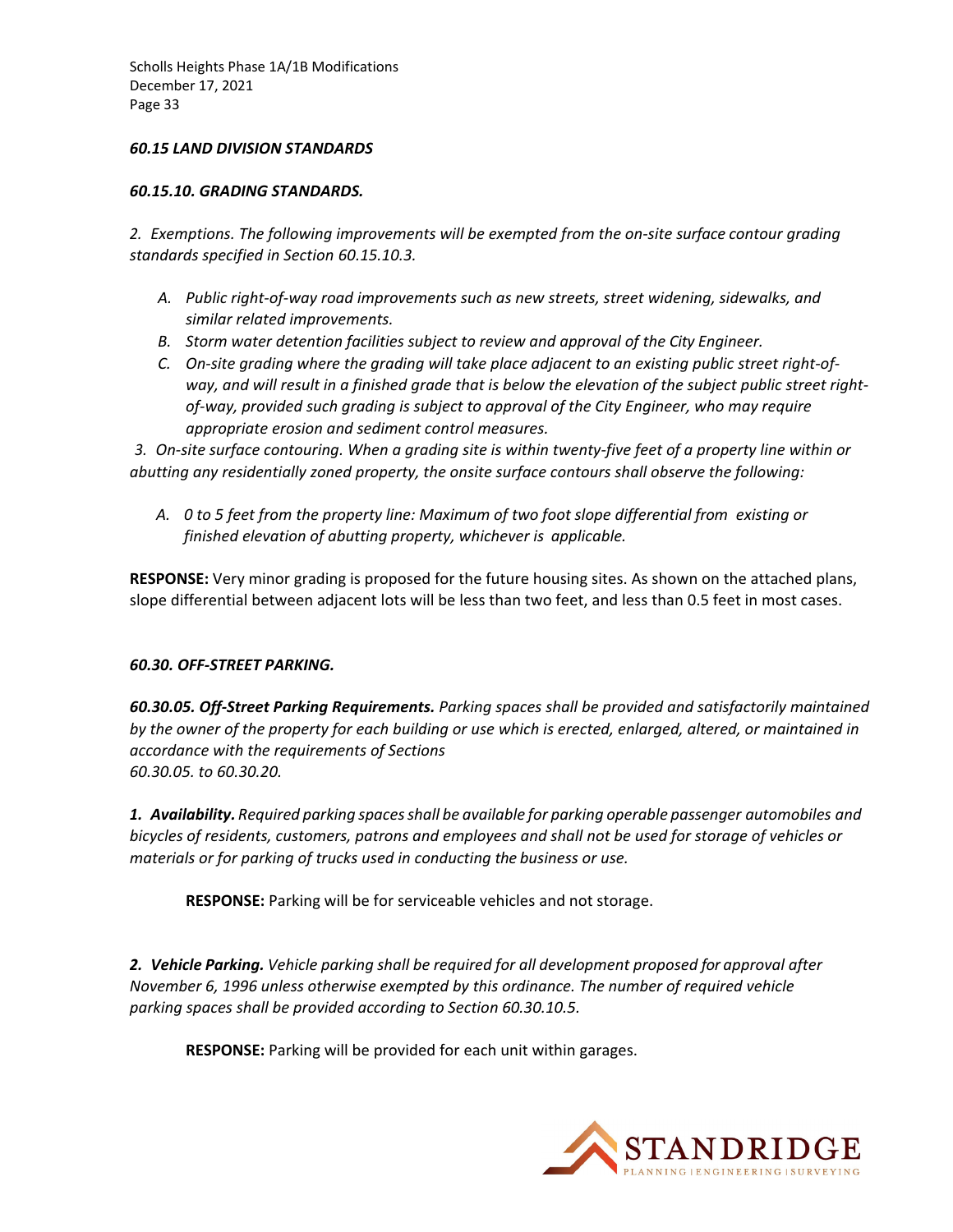Bicycle Parking. Bicycle parking shall be required for all multi-family residential developments of four units or more, all retail, office and institution developments, and at all transit stations and park and ride lots *which are proposed for approval after November 6, 1996. The number of required bicycle parking spaces shall be provided according to Section 60.30.10.5. All bike parking facilities shall meet the specifications, design and locational criteria as delineated in this section and the Engineering Design Manual.*

**RESPONSE:** Each unit will have long‐term bicycle parking available indoors.

*60.30.10. Number of Required Parking Spaces. Except as otherwise provided under Section 60.30.10.11., off‐street vehicle, bicycle, or both parking spaces shall be provided as follows:*

*Detached dwelling units: 1.0 spaces per unit Attached dwelling units with 3 or more bedrooms: 1.75 spaces per unit*

**RESPONSE:** The applicant is proposing three single family detached dwelling units and 41 attached dwelling units with three or more bedrooms.

Each detached dwelling will have a two‐car garage. They will also in most cases have parking for two cars in their driveways. Therefore the requirement for detached dwellings is met.

The attached dwelling units will have either a two car garage or a one car garage. The two car garages will have parking available for two cars in their driveways. The one car garages will have parking available for one car in their driveways. This exceeds the requirement for 1.75 spaces per unit. Therefore the requirement for attached dwellings is met.

#### *60.35 PLANNED UNIT DEVELOPMENT*

#### *60.35.10.1 Permitted Uses* –

*A. The Uses in a PUD shall comply with the Permitted and Conditional Use requirements of the zoning district.*

**RESPONSE:** Single family detached and attached dwelling are both permitted uses in the R2 and R4 zoning districts. Reduced setbacks are the only modification proposed in the R5 zoning district.

*B. Detached and attached dwellings may be allowed in a PUD provided the overall residential density satisfies the applicable residential density requirements.*

**RESPONSE:** Both detached and attached dwelling units are proposed.

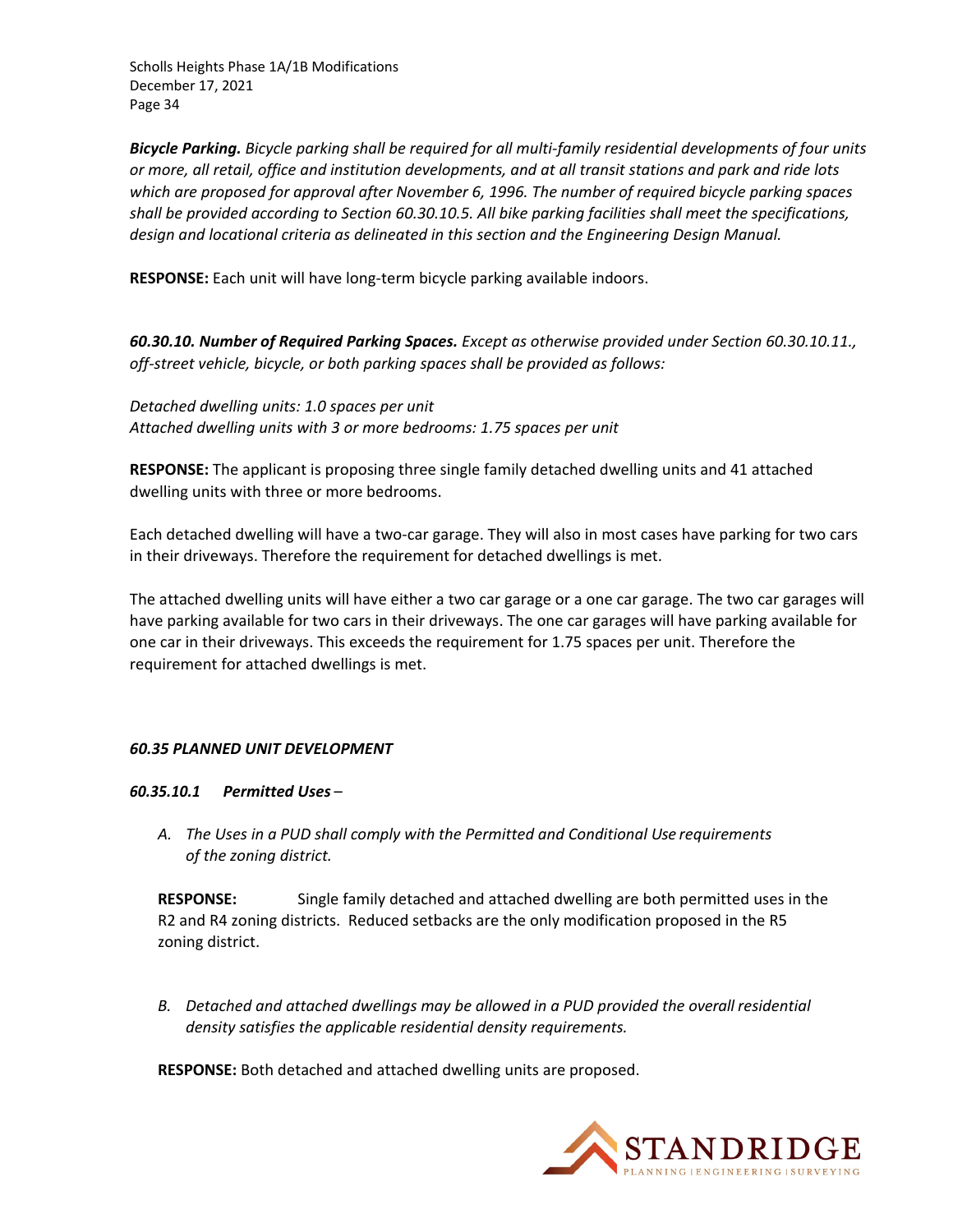#### *60.35.10.2 Density and LotDimensions*

- *B. Residential Lot Sizes –*
- *1. Minimum lot size may be reduced to 50 percent of the minimum land area of the applicable zoning district(s), except as permitted in 60.35.10.3.B.2*
- *2. Minimum lot size proposed between 25 percent and 50 percent shall meet Compact Detached Housing standards*
- *3. Maximum lot size may not exceed 195 percent of the minimum land area of the applicable zoning district(s) unless designated for a future phase.*

**RESPONSE:** The original approval for Scholls Heights PUD determined that the minimum density for the overall development is 826 units, and the maximum is 2,107 units. The original approval was for a maximum of 892 units, within the minimum and maximum densities. This new proposal for modifications results in a loss of 12 units from the original approved 892, which is still within the minimum and maximum densities

The maximum lot size is met on the proposed duplex and triplex lots because these lots are intended to contain attached units that will be condominium platted. The maximum lot size is not exceeded on a per unit basis for these lots.

#### *60.35.10.3 Setbacks*

*A. The dimensional standards for the applicable zoning district as listed in CHAPTER 20 may be modified through approval of a Planned Unit Development, except for the following situations: 1. For proposed lots abutting the perimeter of the property, the required setbacks shall comply with the standard front and rear setbacks of the parent parcel.*

*a) Where the side yard of the parent parcel abuts existing development the setback for new development shall not be reduced, except by meeting 60.35.10.3.A.1.b below.*

*b) By meeting the Development Bonus and Development Incentive Options in Section 60.35.30 the setbacks of proposed perimeter parcels may be reduced by up to ten (10) percent upon approval of the Planning Commission.*

*2. Where standard modifications would not promote pedestrian or bicycle connection to the street; support storm water management; or meet fire and building codes.*

**RESPONSE:** The dimensional standards of Chapter 20 will be met in most cases. The exceptions are to modify the following:

- For lots 40‐41 of the approved PUD, a reduction from 20' to 15'.
- For lots 155 and 283, a reduced street side yard setback to 8‐foot.
- For lots 218 and 220, a reduced street side yard setback to 6‐foot.
- Reduction to a 5‐foot sideyard setback on lot 221.
- For lot 7, a rear yard setback reduced to 5‐feet to allow deck footings and areduced front yard setback to 10‐feet to allow porch footings

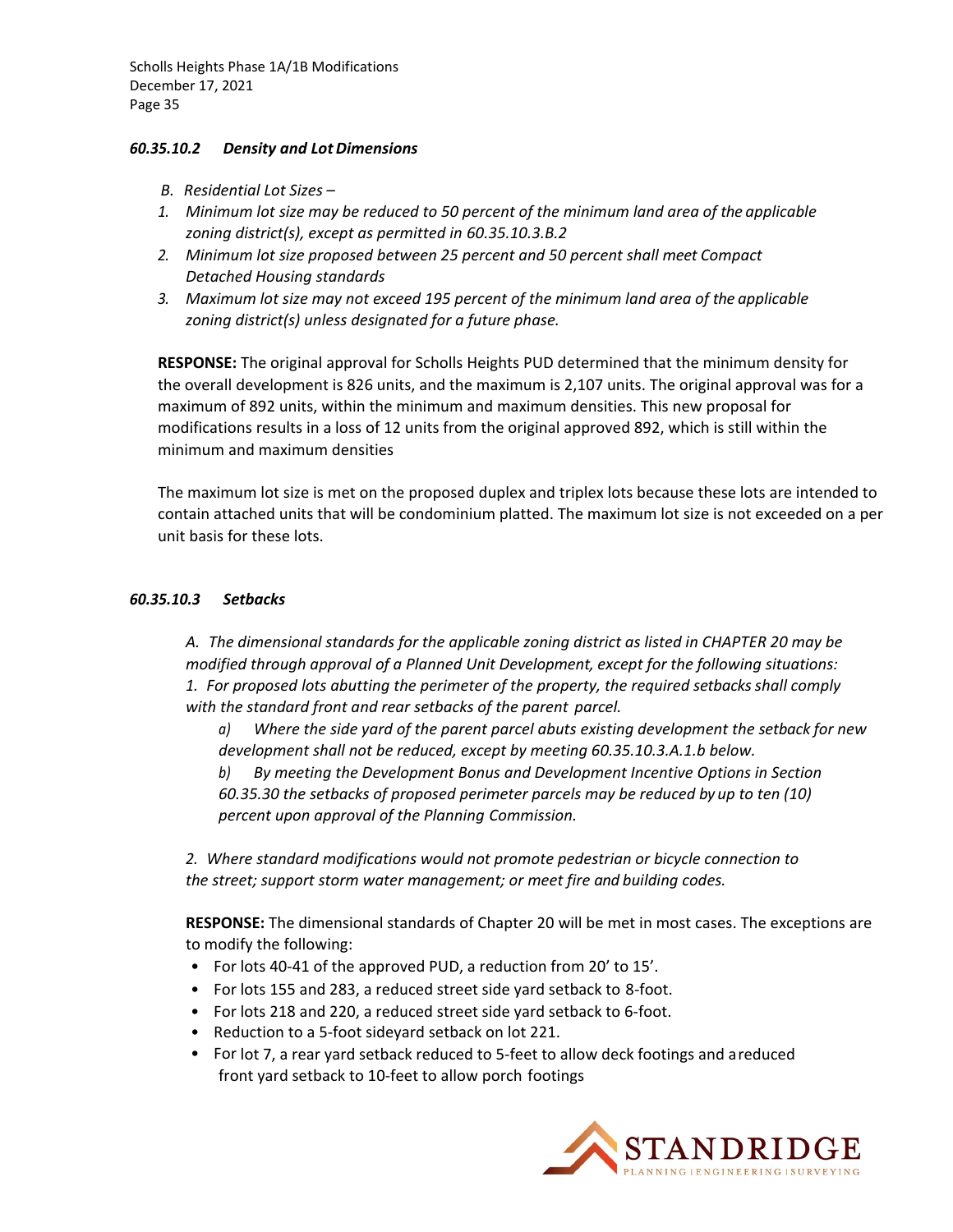#### *B. Front Setbacks.*

*The following shall apply to all lots within a proposed residential development(s); except lots proposed along the perimeter of the subject site, which shall be consistent with Section 60.35.10.3.A.1.*

*1. Front setbacks for a residential structure, interior to a Planned Unit Development may be reduced, excluding the garage where the garage door faces the front property line. Structures shall not encroach into a public utility easement.*

*2. All single‐family attached and detached garages that face a public or private street shall be setback a minimum of twenty (20) feet from property line. Attached and detached garage door façade(s) shall be set back a minimum of four (4) additional feet from the set back of the front of the building, not including porches, when facing a public or private street. All other garage and carport entrances must be set back a minimum of two (2) additional feet when the set back of the front of the building is at least twenty (20) feet*

**RESPONSE:** For Lot 7, a reduction to the front yard setback is requested to allow porch footings.

*C. Rear setbacks.*

*1. Rear setbacks shall be the same as the designated zone for the parent parcelforlots abutting the perimeter of the proposed development excepting alley accessed lots for which rear setbacks* may be reduced to four (4) feet for alley-accessed lots with no less than a 20-foot alley width.

*2. Garages and carports accessed from both sides of an alley shall be setback aminimum of four (4) feet with no less than 28‐feet between garage doors.*

**RESPONSE:** Rear yard setbacks for lots 40‐41 are proposed to allow decks 30 inches above ground. For Lot 7, a reduction to the rear yard is requested to allow deck footings. This will not result in reductions beyond those described in the requirements.

*D. Side setbacks. Except for zero‐lot line development, side setbacks internal to the Planned Unit Development, shall be a minimum of three (3) feet with a total of six (6) feet between two* buildings. In no case shall a building encroach into a Public Utility Easement (PUE). All zero-lot line *development shall have side yard setbacks of 10 feet on one side of the dwelling unit and no setback required on the opposite side.*

**RESPONSE:** For Lot 155 and 283, a reduction to the side yard setback is requested to 8‐foot. Lots 218 and 220 sideyard will be reduced to 6 feet, and lot 221 sideyard reduced to 5 feet.